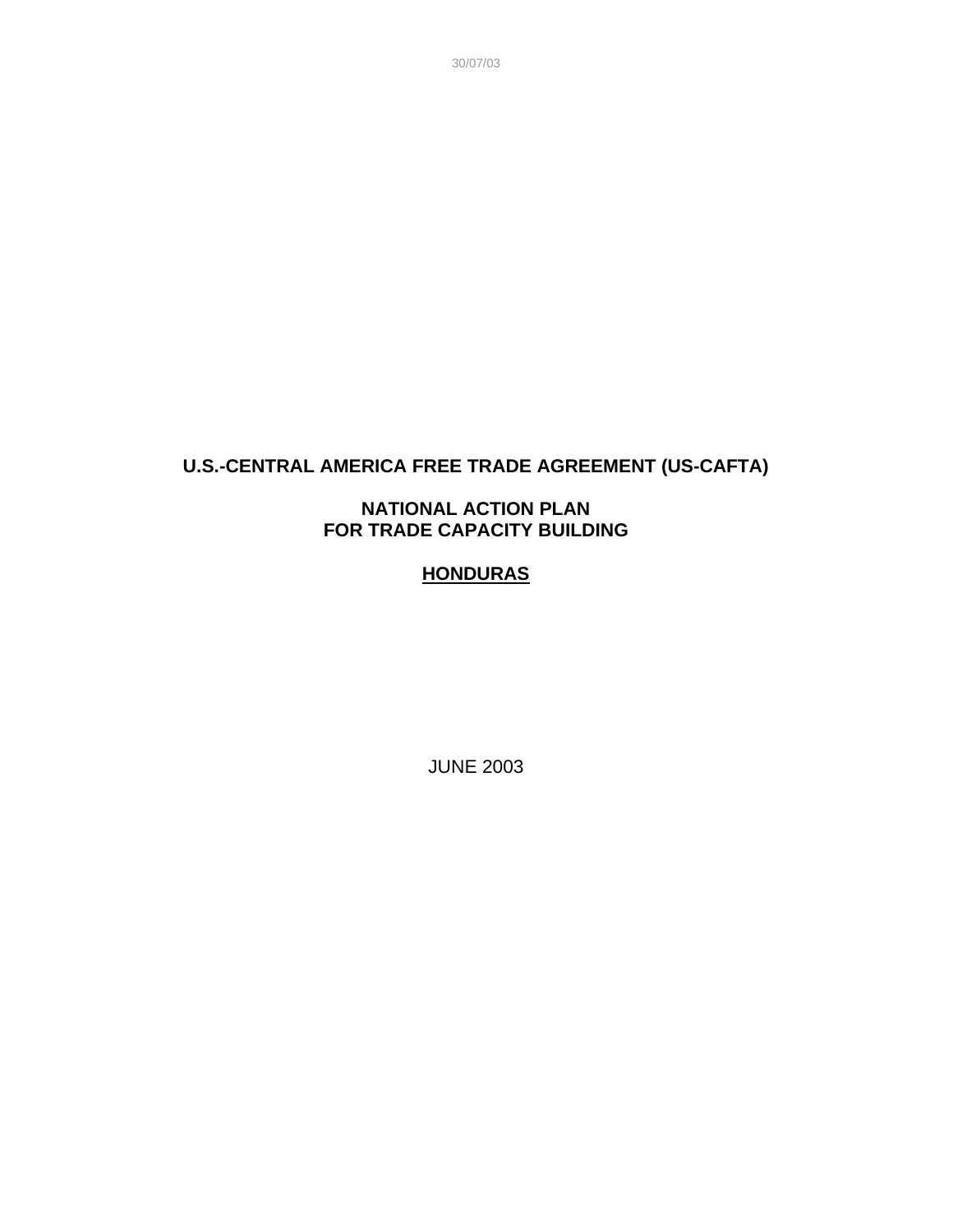# **CONTENTS**

| PART A. NATIONAL CONTEXT AND POLICYMAKING STRUCTURE 4<br>Secretary of Finance and The E xecutive Directorate of Revenue<br>$\bullet$<br>$\bullet$<br>$\bullet$<br>Secretary of Natural Resources and the Environment (SERNA)  5<br>$\bullet$<br>$\bullet$<br>$\bullet$<br>$\bullet$<br>$\bullet$ |  |
|--------------------------------------------------------------------------------------------------------------------------------------------------------------------------------------------------------------------------------------------------------------------------------------------------|--|
| The Honduran Council of Private Enterprise (COHEP)<br>The Foundation for Investment and the Development of Exports (FIDE)<br>The National Industry Association (ANDI)<br>Cortés Chamber of Commerce and Industry (CCIC)<br><b>AMCHAM</b>                                                         |  |
|                                                                                                                                                                                                                                                                                                  |  |
| I. TRADE NEGOTIATION PREPARATION AND PARTICIPATION  8<br>$\bullet$<br>$\bullet$<br>$\bullet$<br>$\bullet$<br>$\bullet$<br>Subsidies, Antidumping & Countervailing Measures 12<br>$\bullet$<br>$\bullet$<br>$\bullet$<br>$\bullet$<br>$\bullet$                                                   |  |

*- continued -*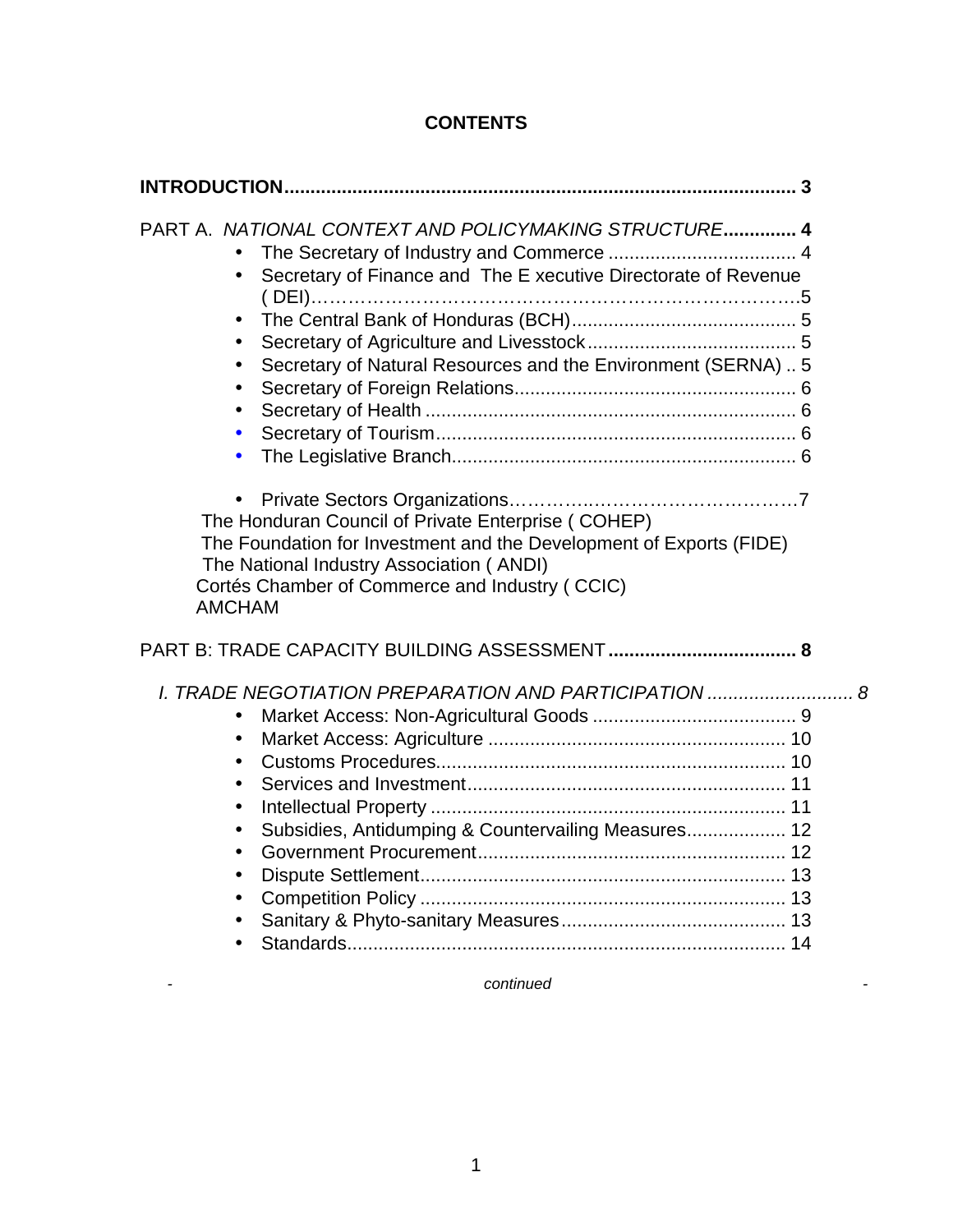| $\bullet$                                                                      |  |
|--------------------------------------------------------------------------------|--|
| $\bullet$                                                                      |  |
| $\bullet$                                                                      |  |
| $\bullet$                                                                      |  |
| Subsidies, Antidumping & Countervailing Duties 16<br>$\bullet$                 |  |
| $\bullet$                                                                      |  |
| $\bullet$                                                                      |  |
| $\bullet$                                                                      |  |
| $\bullet$                                                                      |  |
| $\bullet$                                                                      |  |
|                                                                                |  |
| Strengthening of government institutions and public sector reform<br>$\bullet$ |  |
|                                                                                |  |
| Greater regional/international trade and integration 20<br>$\bullet$           |  |

| • Central America Industrial Modernization Program 29 |  |
|-------------------------------------------------------|--|
| • Specialized Assistance to Vulnerable Sectors  31    |  |
|                                                       |  |
|                                                       |  |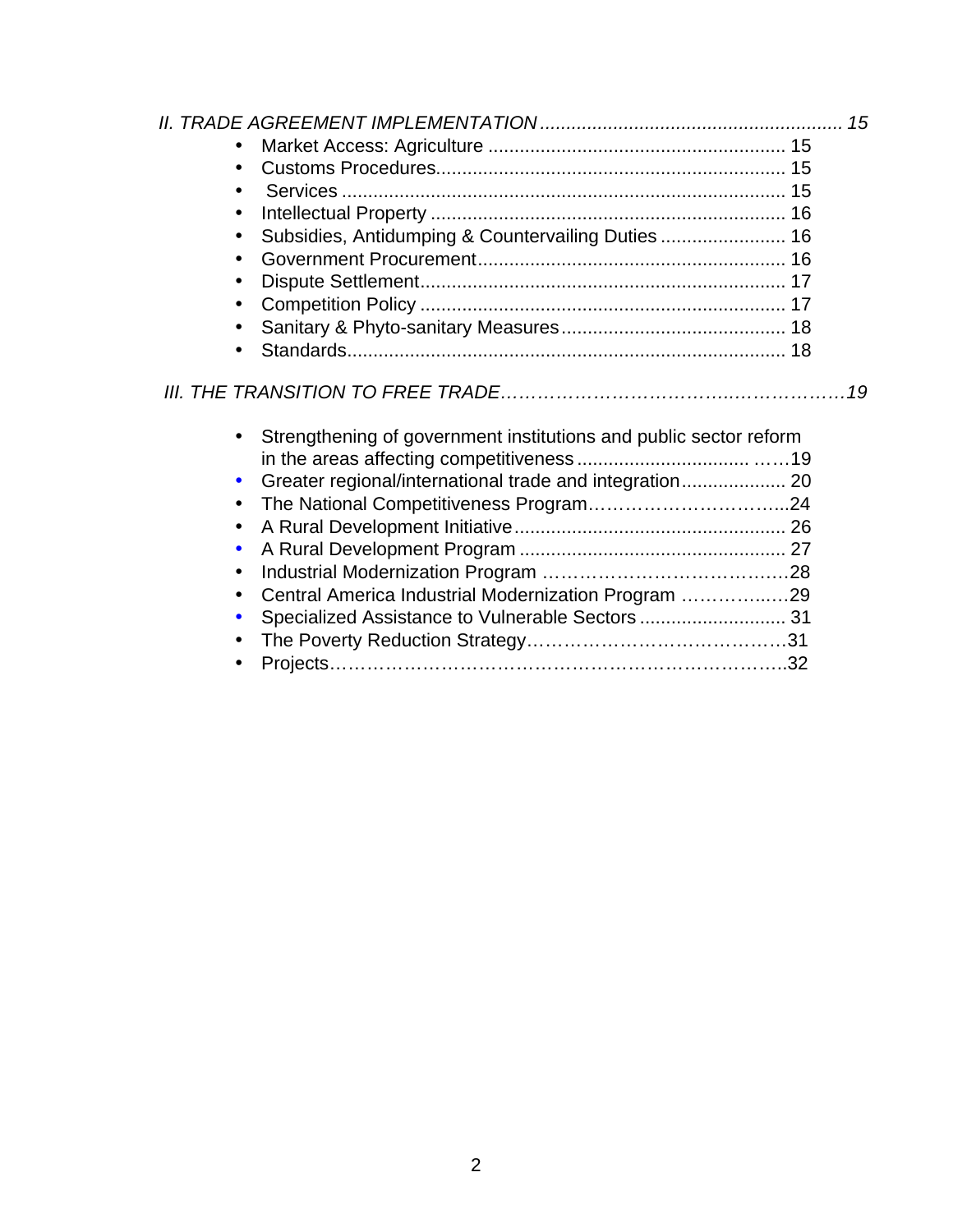#### **INTRODUCTION**

Since the 1990s, the expansion of regional integration initiatives and the desire for an improved standing for Honduras within the world economy have been priorities of the commercial policy agenda of the Government of Honduras. Of particular importance have been the adoption of a tariff reduction program and the entrance of Honduras into the General Agreement on Tariffs and Trade (GATT) in 1994 and subsequently to the World Trade Organization (WTO) in 1995. On a hemispheric level, Honduras has actively participated in negotiations on the Free Trade Area of the Americas (FTAA) since 1998. In the last four years free trade agreements were signed with Mexico, Dominican Republic, Chile and Panama, and currently Honduras is negotiating with Canada**.**

This document responds to the National Action Plan guidance paper dated October 3, 2002. As requested in that guidance paper, the National Action Plan for Honduras is divided into two parts:

Part A outlines the current national organizational and policy-making structure for negotiation and implementation of trade agreements.

Part B is divided into three broad areas: 1) Trade negotiation preparation and participation; 2) Trade agreement implementation; and 3) Transition to free trade.

The Trade Policy Review (WTO) is not included because it is currently being developed and will be presented to the WTO in October of this year.

This Action Plan will evolve over time, being revised and re-worked as necessary, particularly in light of implementing obligations and structural changes. The Plan, therefore, will serve as a management tool for mobilizing and managing trade capacity building assistance, from both public and private resources, as well as an integral component of the country's trade development strategy.

Honduras' commitment to the expansion of free trade in the region is exemplified by its successful participation in previous negations, and now through its active participation in the upcoming US-CAFTA negotiations. The Government of Honduras views regional integration initiatives as an important tool in addressing its own urgent economic development needs, and it enters these US-CAFTA negotiations with a strong commitment to participate actively in the negotiation process. The Government also understands its responsibility to strengthen its capacity to implement this agreement and is committed to doing so. However, most important to the Government of Honduras is to ensure that a US-CAFTA negotiation will bring the desired economic benefits to the country and to all levels of the population.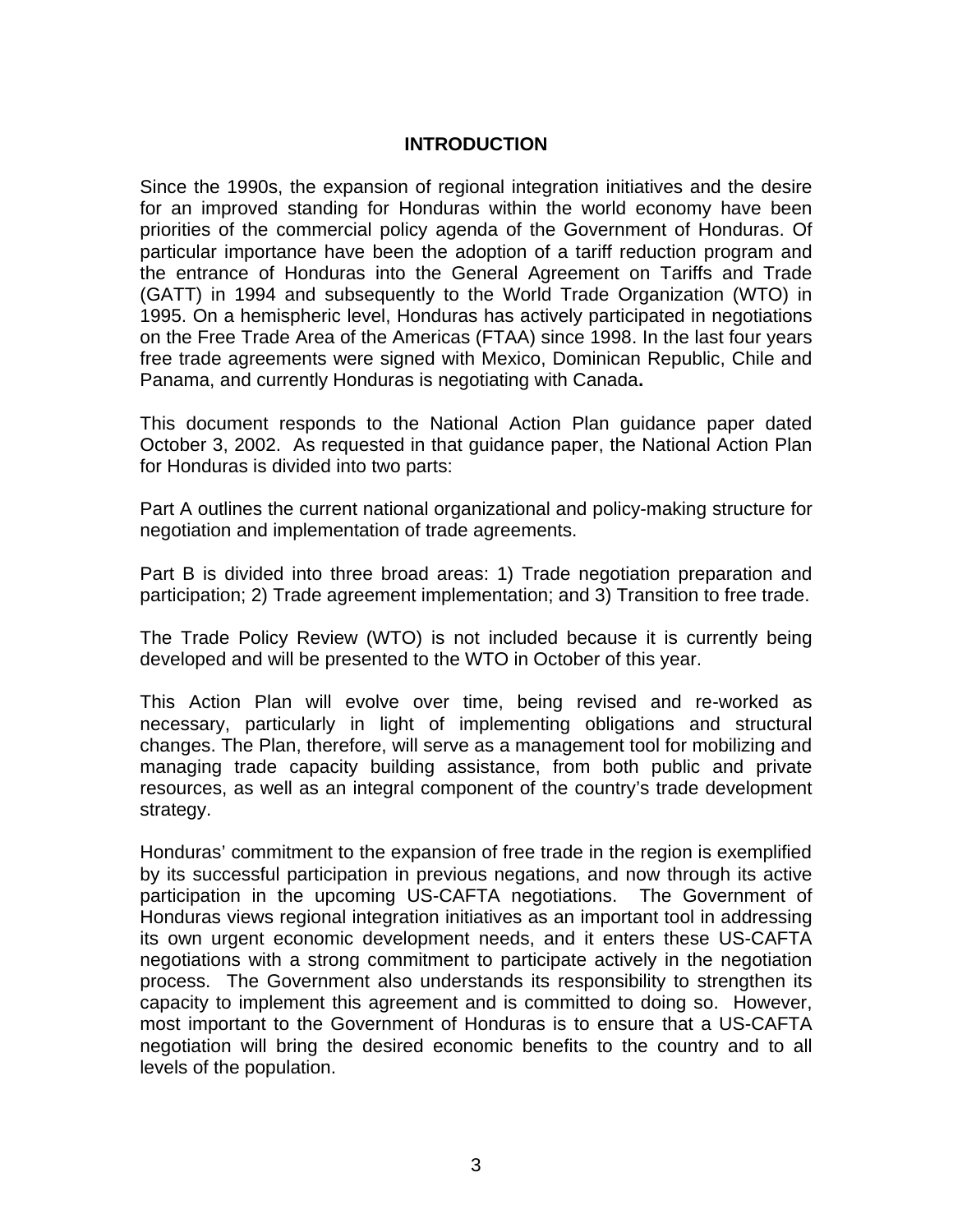# **PART A. NATIONAL CONTEXT AND POLICYMAKING STRUCTURE**

#### *The Secretary of Industry and Commerce*

The Secretary of Industry and Commerce (Secretaría de Estado en los Despachos de Industria y Comercio -SIC) is the public body responsible for the formulation and administration of economic policy (both domestic and foreign) and for the management of Honduras' foreign trade negotiations and agreements. Specifically, the Secretary is responsible for the formulation, coordination, implementation and evaluation of policies concerning the following issues:

- Unilateral, bilateral, and multilateral trade agreements
- National and international trade in goods and services
- Export promotion and economic integration
- Industry development and promotion
- Private investment promotion and business development
- Industrial processing zones and other free zones
- Illegal competition practices
- Consumer protection
- Intellectual property rights
- Small and medium enterprises

To effectively carry out its duties, the Secretary of Industry and Commerce is organized into two Undersecretaries: the Vice-Secretary of Business Development and Internal Commerce and the Vice-Secretary of Economic Integration and External Trade (SIECE).

Since April 2001 (Executive Decree PCM-002-2001), responsibilities for foreign trade have fallen under the mandate of SIECE, which is divided into two General Directorates: the General Directorate of Economic Integration and Commercial Policy which includes International Negotiations and Treaty Administration; and the General Directorate of Foreign Trade Promotion and Investment.

The Vice-Secretary of Business Development and Internal Commerce is also divided into several General Directorates. These are the General Directorate of Intellectual Property, the General Directorate of Consumer Protection, the General Directorate of Micro, Small, and Medium Enterprise Growth, and the General Directorate of Business Development.

The specific functions of the Secretary of Industry in Commerce are examined in detail in Part B, sections I and II.

In the formulation, design and implementation of commercial policy, the Secretary of Industry and Commerce coordinates activities with other state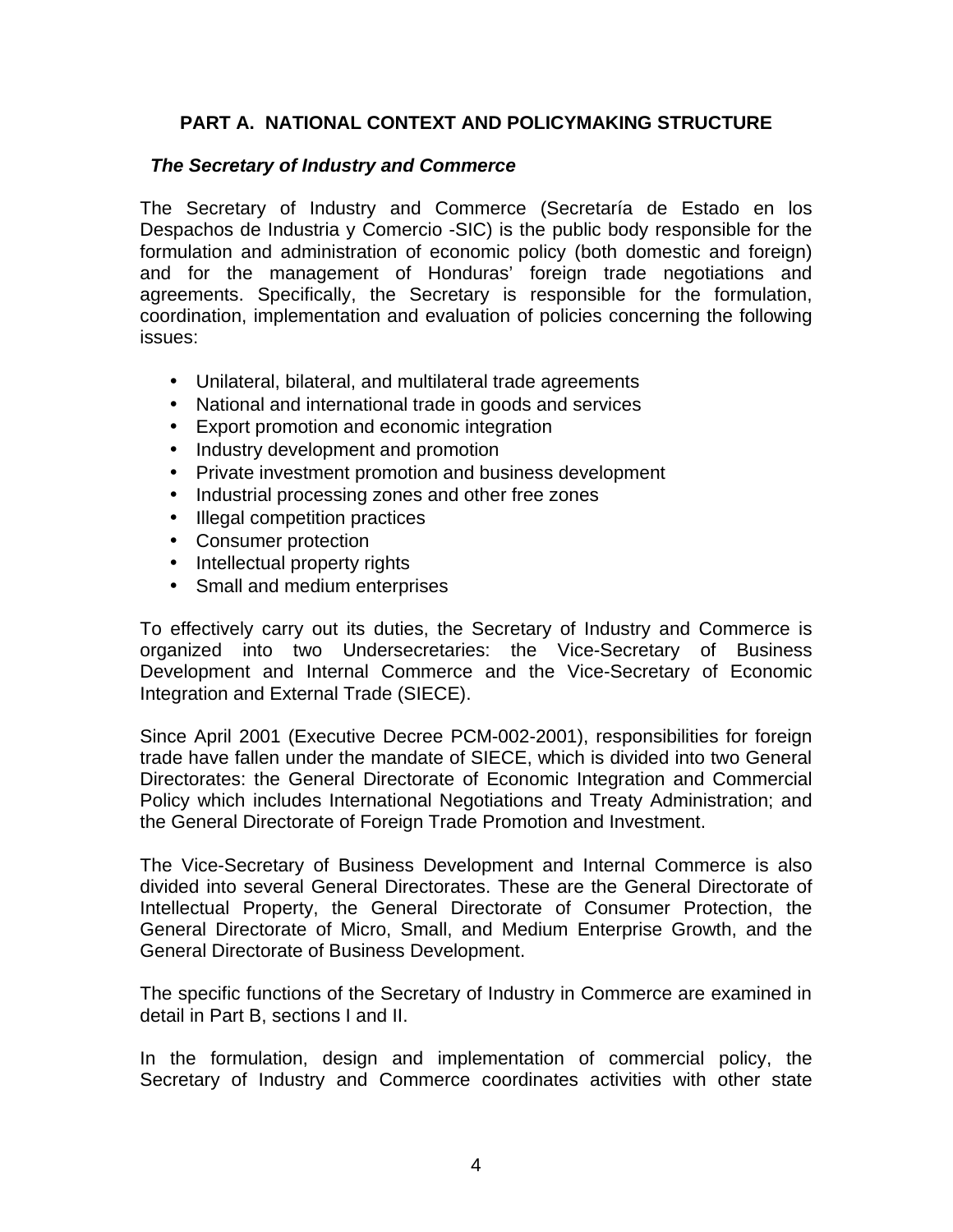institutions and private sector organizations involved in international trade. The roles of these institutions are discussed below.

# *Secretary of Finance and the Executive Directorate of Revenue (DEI)*

The Secretary of Finance is responsible for the formulation, coordination, execution, and evaluation of all policies related to public finance and the national budget. Its mandate is to assure compliance with priorities defined by the President of the Republic. These include: all affairs related to public finance; the collection and administration of revenues; public funds appropriations; fiscal control over import and export operations and other activities related to the customs services; fiscal oversight of operations carried out in free zones; the enforcement of measures to prevent fiscal fraud; all matters relating to tax obligations; and follow-up and evaluation of the execution of the national budget**.**

The DEI is a decentralized unit of the Secretary of Finance. Administratively, technically, and financially, it is autonomous from the Secretary. The DEI is responsible for the administration of all tax revenues, including customs revenues. Additionally, the DEI provides collections training, supervision, control, and oversight in the enforcement of fiscal laws.

# *The Central Bank of Honduras (BCH)*

The Central Bank's main responsibility is to establish monetary, credit and exchange rate conditions that promote the economic development of the country. The Central Bank maintains control of the money supply, exchange rate policy, credit standing and bonds. Additionally, it provides bank supervisory services and acts as economic and financial advisor to the State. The Central Bank acts as the State's representative to the International Monetary Fund and several multilateral development banks.

# *Secretary of Agriculture and Livestock*

The Secretary of Agriculture and Livestock is responsible for the formulation, coordination, implementation, and evaluation of policies related to production, conservation, and support to producers and distributors of agricultural products and primary agricultural materials, as well as the derivative products of aquaculture, aviculture, and apiculture. It also provides support to the modernization and competitiveness of these industries.

# *Secretary of Natural Resources and the Environment (SERNA)*

The Secretary of Natural Resources and the Environment is responsible for the formulation, coordination, implementation and evaluation of policies relating to water resources, energy and the environment. Additionally, SERNA provides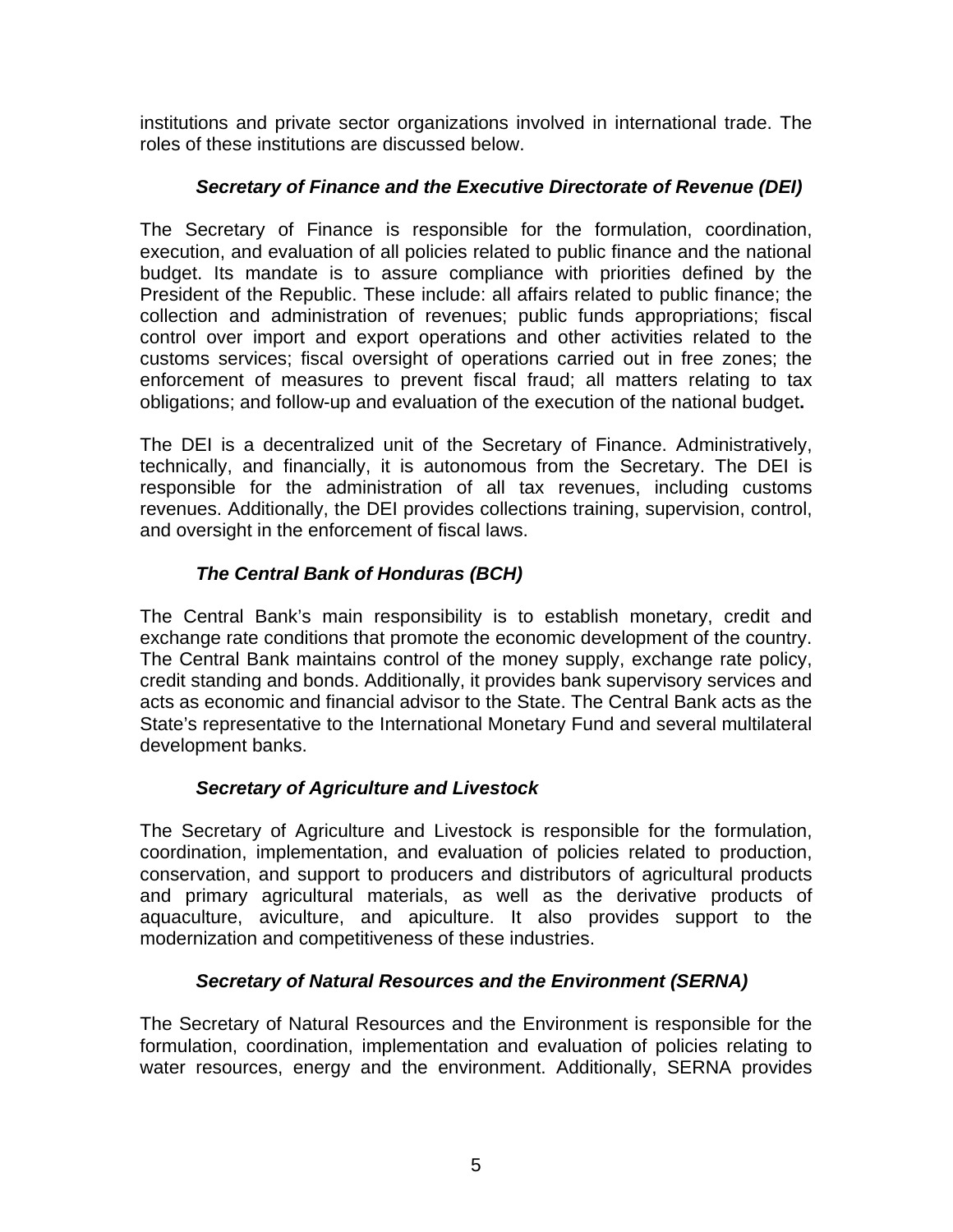oversight to insure that industrial and commercial activities or projects are in accordance with national environmental regulations and laws.

## *Secretary of Foreign Relations*

The Secretary of Foreign Relations is responsible for the formulation, coordination, implementation and evaluation of the country foreign policy and international relations. Other duties include: support and coordination of the consular and diplomatic service; the advancement of political, economic and cultural relations and international cooperation; and resolution of issues concerning the national borders and sovereignty of Honduras.

# *Secretary of Health*

The Secretary of Health is responsible for all issues concerning the formulation, coordination, implementation and evaluation of policies regarding the protection and rehabilitation of the health of the population, and assuring the compatibility of these policies with the strategies of the President of the Republic. Other responsibilities include the sanitary regulation of production and distribution activities of food products for human consumption and their compliance with established norms and regulations, and the sanitary control and oversight of the production and sale of chemical products, pharmaceuticals, and cosmetics, as well as other similar substances produced for human consumption.

# *Secretary of Tourism*

The Secretary of Tourism is responsible for all issues related to tourism, including the development and promotion of tourism services, the regulation and supervision of the industry, and foreign investment promotion in the tourism sector.

# *The Legislative Branch*

Honduras has a unicameral Congress elected every four years coincident with the presidential elections. As mandated by Article 205 of Decree No 131 (January 11, 1982), the Congress has the following responsibilities in terms of foreign trade:

- 1. Formulate, interpret, reform and repeal laws;
- 2. Approve or reject international treaties that the Executive Branch supports;
- 3. Establish laws through which subsidies and grants are implemented to improve public well-being and to promote economic and social development;
- 4. Formulate and abolish customs procedures and free zones upon the initiative of the Executive Branch; and
- 5. Regulate maritime, land and air commerce.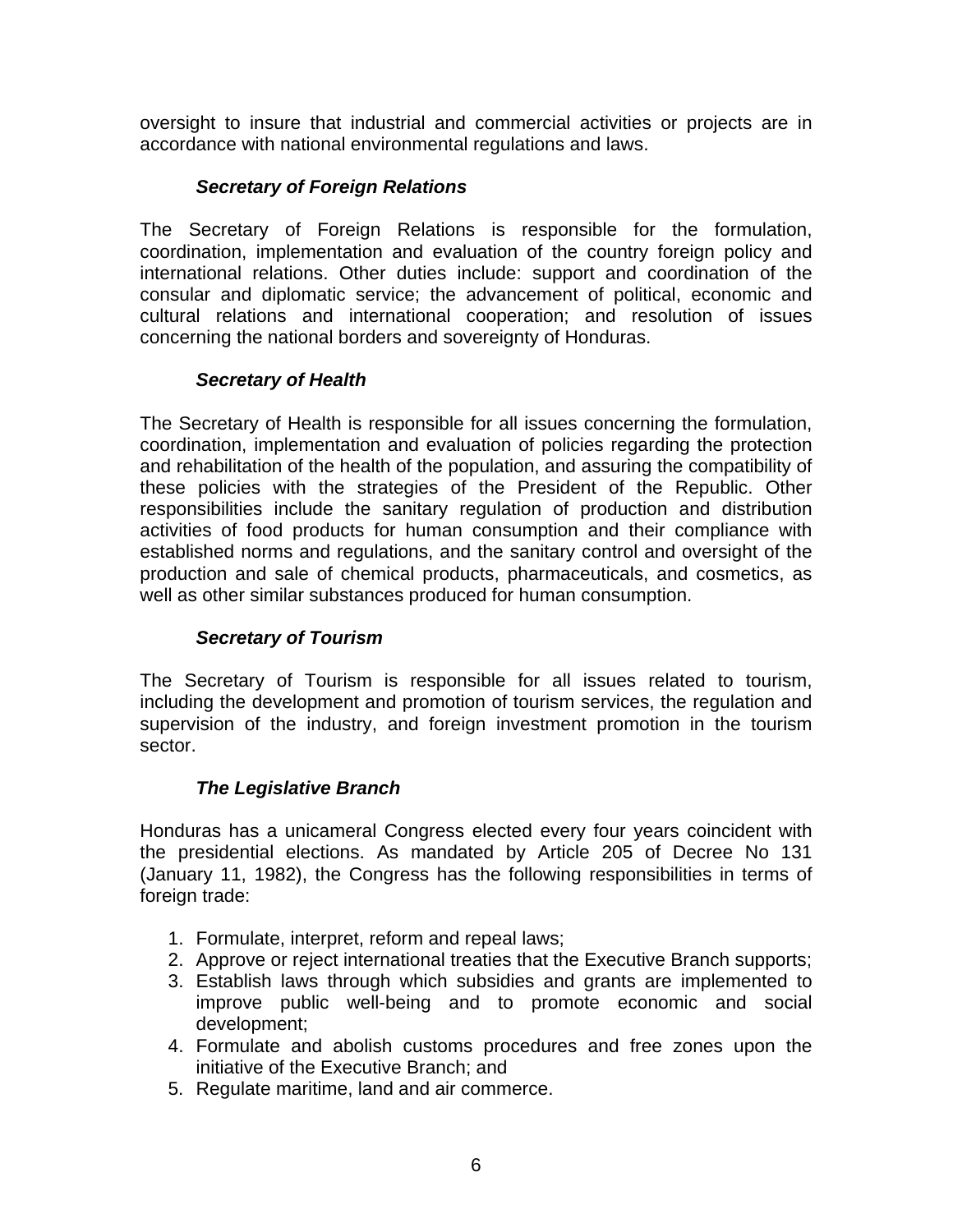For services trade, there are several commissions whose main responsibility it is to formulate sectoral policies. These include the National Banking and Securities Commission and the National Telecommunications Commission.

## *Private Sector Organizations*

There are various groups that participate in the formulation of commercial policy as it relates to the private sector. These include the Honduran National Business Council (COHEP), various local and bilateral chambers of commerce, most importantly those in Tegucigalpa and San Pedro Sula, the National Manufacturers Association (ANDI), the Foundation for Investment and the Development of Exports (FIDE), the Honduran Chamber of Insurers, the Honduran Association of Banking Institutions (AHIBA), the Foundation for the Development of Exports (FPX), and the Honduran Association of Maquiladores. There are also other producers' associations in the agriculture, industry, and service sectors. The most prominent of these organizations are presented below.

# *The Honduran National Business Council (COHEP)*

The Honduran National Business Council (COHEP) is a civilian, non-profit organization, which represents the interests of the private sector in Honduras. As the umbrella organization representing practically every established Honduran business, COHEP's main function is to coordinate the efforts of the private sector in the resolution of national problems and in strengthening the entrepreneurial spirit. COHEP's role of providing advice and information to its 53 affiliated associations and chambers of commerce is considered to be very important, as is its role of organizing meetings and seminars in order to coordinate the activities of interest to all its members nationally. COHEP's members include: chambers of commerce and industry, employers' associations, federations and foundations, including those of the self-employed. These represent some 10,000 enterprises, or 90% of the country's national and foreign employers. COHEP members employ some eighty-five percent of the workforce (approximately 900,000 workers), with the remaining 15% being employed by the Government.

COHEP actively participates in the boards and committees of the following public sector bodies, among others: The Central Bank, the Honduran Social Security Institute, the National Vocational Training Institute, the National Electricity Board, the Minimum Wage Council, the Public Services Supervisory Commission, the Workers' Health Commission, the National Tax Commission, and the National Environmental Advisory Council.

COHEP is a member of the International Organization of Employers (IOE), the Federation of Private Enterprises of Central America and Panama (FEDEPRICAP), the Inter-American Council for Trade and Production (CICYP), and the Association for European-Latin American Enterprise Co-operation (ACE).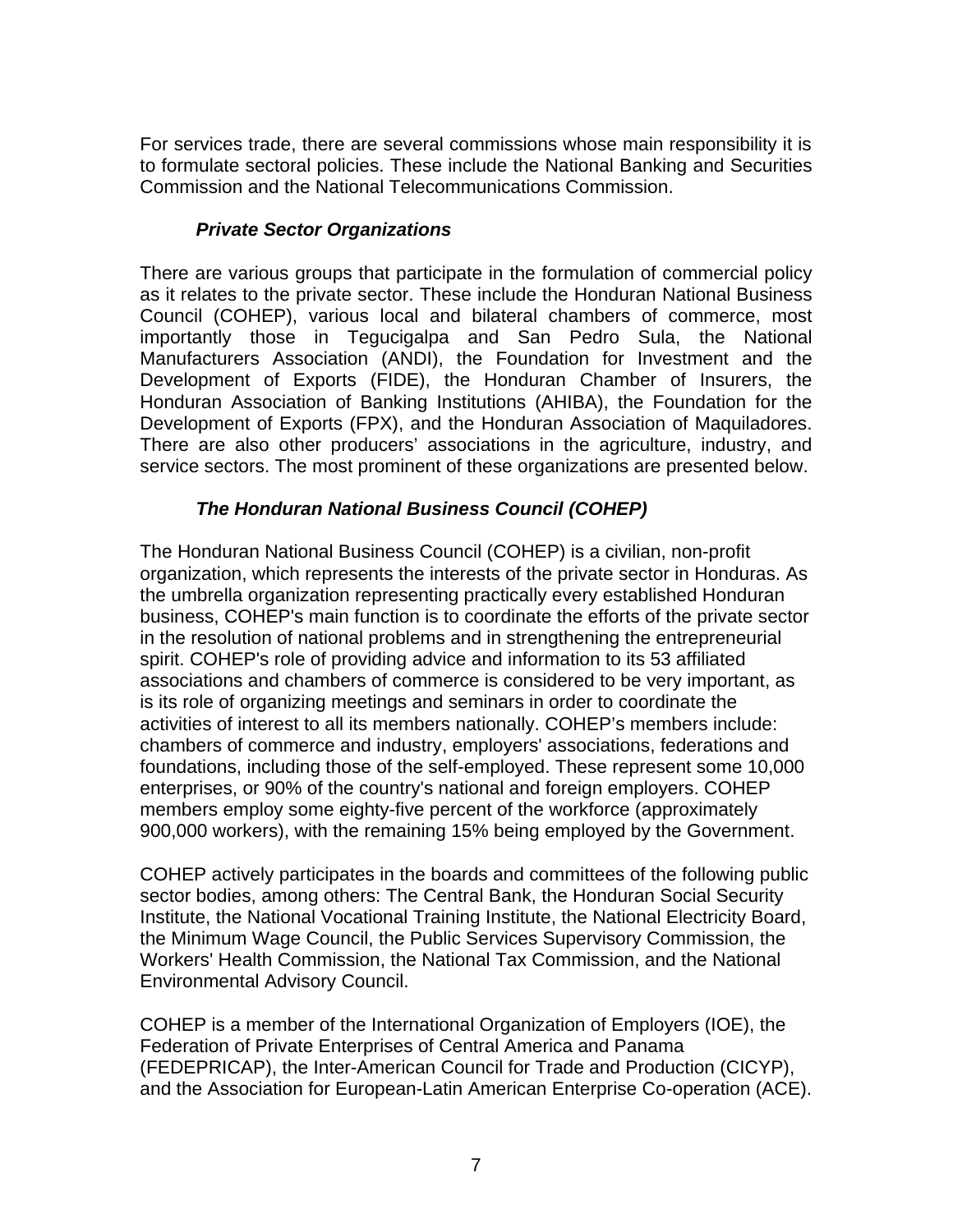Moreover, COHEP participates in the activities of the ILO, representing Honduran employers.

# *The Foundation for Investment and the Development of Exports (FIDE)*

FIDE is a non-profit, private institution founded in 1984 to promote investment, support export development and to act as a link between government and other private institutions in the formulation and promotion of new legislation conducive to improving the business climate in Honduras.

FIDE's mission is to promote and facilitate investment and exports and the continual improvement of international competitiveness at both the firm and national level. FIDE has been quite effective in its investment and export promotion activities as in maintaining a strong public private sector policy dialogue initiative over the years.

# *Other Private Sector Organizations*

- *The National Manufacturers Association (ANDI)*
- *Cortés Chamber of Commerce and Industry (CCIC)*
- *American Chamber of Commerce in Honduras (AMCHAM)*
- *Tegucigalpa Chamber of Commerce and Industry (CCIT)*

# **PART B: TRADE CAPACITY BUILDING ASSESSMENT**

# **I. TRADE NEGOTIATION PREPARATION AND PARTICIPATION**

The Honduran trade negotiators are civil servants chosen from different Ministries of Government to include Industry and Commerce, Finance, Environment and Natural Resources, Labor and Agriculture.

Most Honduran trade negotiators have participated in at least one prior free trade agreement negotiation (Chile, the Dominican Republic, Mexico, Panama or Canada) and/or the Central American integration process. On average, they have worked for the government over 15 years and have over 20 years experience in the work force. The majority are graduates of the state-run National Autonomous University of Honduras (UNAH) with an undergraduate degree in international trade or international relations. They have complemented their education in trade with courses from the World Trade Organization, several foreign universities and in country courses on a variety of subjects. About half have a Masters Degree from foreign universities.

A problem afflicting the Honduras trade negotiation team is low remuneration which affects morale. In addition to the normal political changes, there is also high turnover at the upper managerial level making the situation difficult because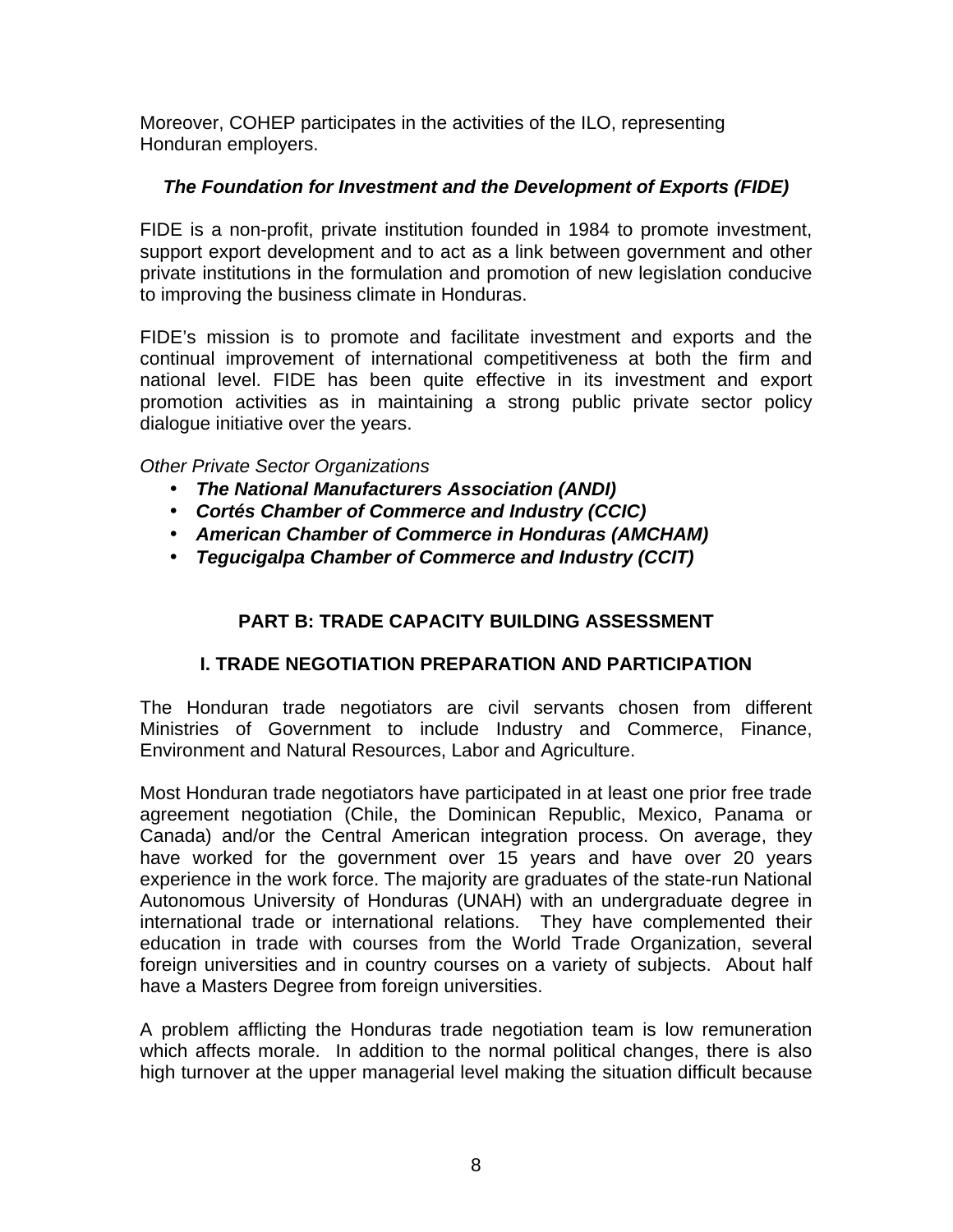of a lack of experienced upper level personnel with adequate international trade negotiating experience.

For the most part, the Honduran trade negotiators' contact with the private sector is limited to COHEP. The negotiators send information and requests for guidance on issues related to ongoing trade agreements to COHEP. COHEP funnels this information or requests for input to those 53 member associations it feels would be most interested in the subject matter for comment.

The greatest need for Honduras's trade negotiating team lies in receiving synthesized information from the private sector and technical consultations with experts on certain trade issues. In designing any trade capacity building program, it is important to keep in mind the high turnover rates resulting from low remuneration. In addition, the short time frame proposed by the Office of the United States Trade Representative for concluding the negotiations for a U.S.- Central America Free Trade Agreement (*i.e.*, December 2003) imposes an additional time constraint. Accordingly, any assistance should not only be directed at training the current team of government negotiators, but it should also be focused on efforts that allow the government to bring in qualified personnnel from the private sector to serve as consultants and/or back up support to the current team. Although these outside persons may be veterans of previous trade negotiations, they may also require some training. However, this training is more likely to be short term in nature.

Another pressing need in Honduras is to fully engage the private sector in upcoming trade negotiations. In the past, the response of the private sector has oftentimes not been proactive and meetings called by the Secretary of Industry and Commerce result in poor turnout and/or meager private sector input.

# *Market Access: Non-Agricultural Goods*

The negotiating group maintains contact with the Secretary of Finance and the National Statistics Institute of (INE). The National Statistics Institute provides import and export statistics, although this data is not necessarily compatible with trade data maintained by the Central Bank nor the National Customs Service. The negotiators also have contacts with the private sector through COHEP and the Honduran Association of *Maquiladoras,* who are invited to express the concerns of their membership and are kept abreast of progress in negotiations through briefing workshops.

| <b>Capacity Building Issue</b>               | <b>Priority</b> |
|----------------------------------------------|-----------------|
| Ability to Monitor Trade Flows               |                 |
| • Access to Reliable Trade Statistics        |                 |
| <b>Adequate Computer Resources</b>           |                 |
| • Proper Training in Using Computer Software |                 |
| Programs & the Internet                      |                 |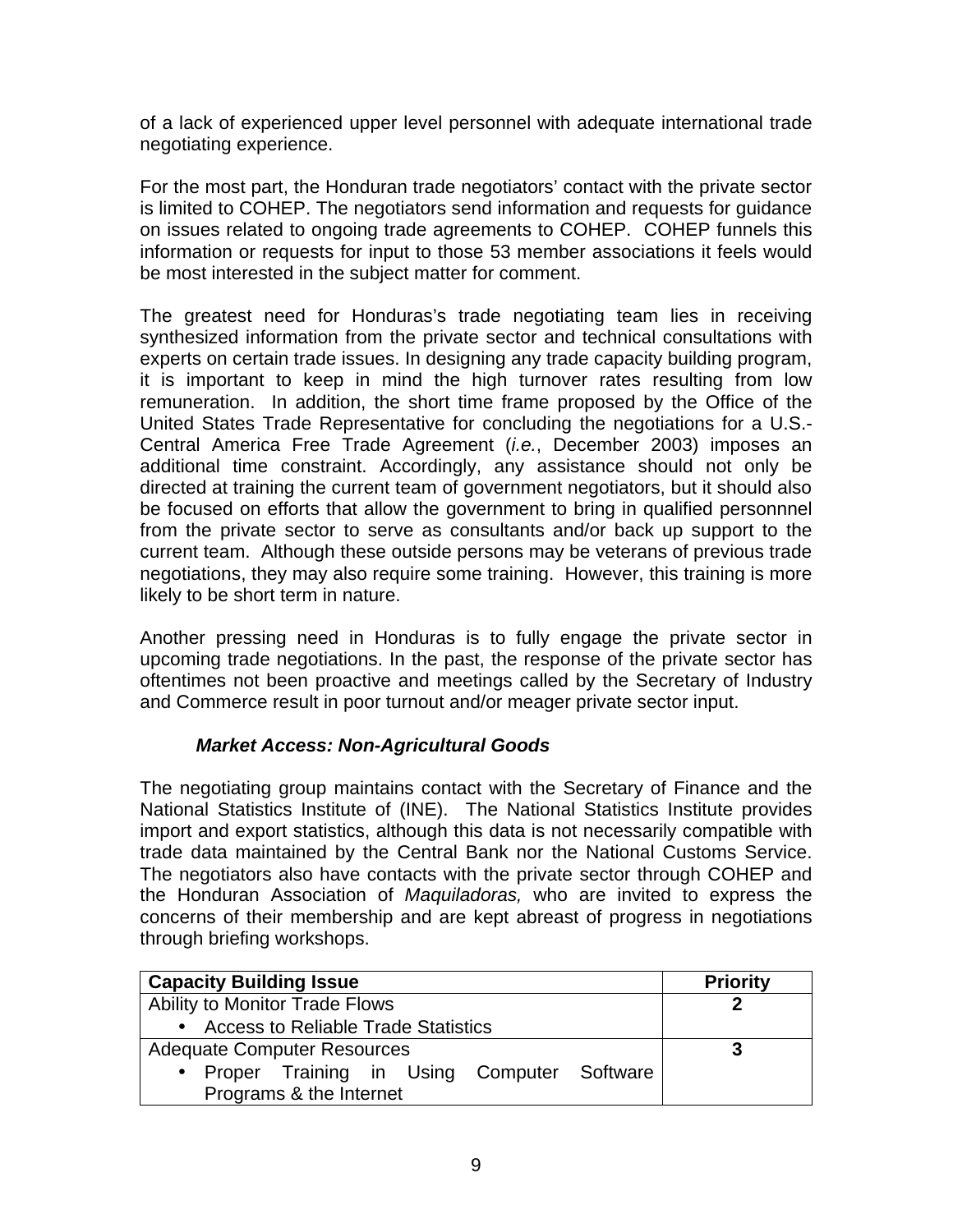| Efficient access to statistical data bases |  |
|--------------------------------------------|--|
| Consultations with industrial sector       |  |

# *Market Access: Agriculture*

The negotiators maintain regular contact with the Secretariat of Agriculture and Livestock, which provides advice. Occasionally the negotiators may also seek advice from the Council on Forestry Development (COHDEFOR). The negotiators also maintain contact with the private sector through COHEP and ANDI.

| <b>Capacity Building Issue</b>                          | <b>Priority</b> |
|---------------------------------------------------------|-----------------|
| <b>Effective Intra-Governmental Agency Coordination</b> |                 |
| Effective Communication & Coordination with the Private |                 |
| Sector                                                  |                 |
| Ability to Monitor Trade Flows                          |                 |
| <b>Access to Reliable Trade Statistics</b>              |                 |
| <b>Adequate Computer Resources</b>                      | 3               |
| • Proper Training in Using Computer Software            |                 |
| Programs & the Internet                                 |                 |
| • Efficient access to statistical data bases            |                 |

# *Customs Procedures*

The negotiators have regular meetings the Secretaries of Finance, Agriculture, Health, and the Executive Directorate of Revenue Collection. Occasionally the negotiators may also contact the Secretary of Tourism in cases involving tariff exemptions associated with new tourism development projects. There is also a formal link to the Congress. The negotiators have links with the private sector through COHEP and ANDI as well as the Chamber of Commerce of Tegucigalpa, mostly for the purpose of receiving complaints and requests for assistance rather than for negotiators to disseminate information to the private sector on trade negotiations.

| <b>Capacity Building Issues</b>                         | <b>Priority</b> |
|---------------------------------------------------------|-----------------|
| <b>Effective Intra-Governmental Agency Coordination</b> |                 |
| Effective Communication & Coordination with the Private | 2               |
| Sector                                                  |                 |
| <b>Adequate Computer Resources</b>                      | 3               |
| • Proper Training in Using Computer Software            |                 |
| Programs & the Internet                                 |                 |
| • Efficient access to statistical data bases            |                 |
| <b>Ability to Monitor Trade Flows</b>                   |                 |
| • Access to Reliable Trade Statistics                   |                 |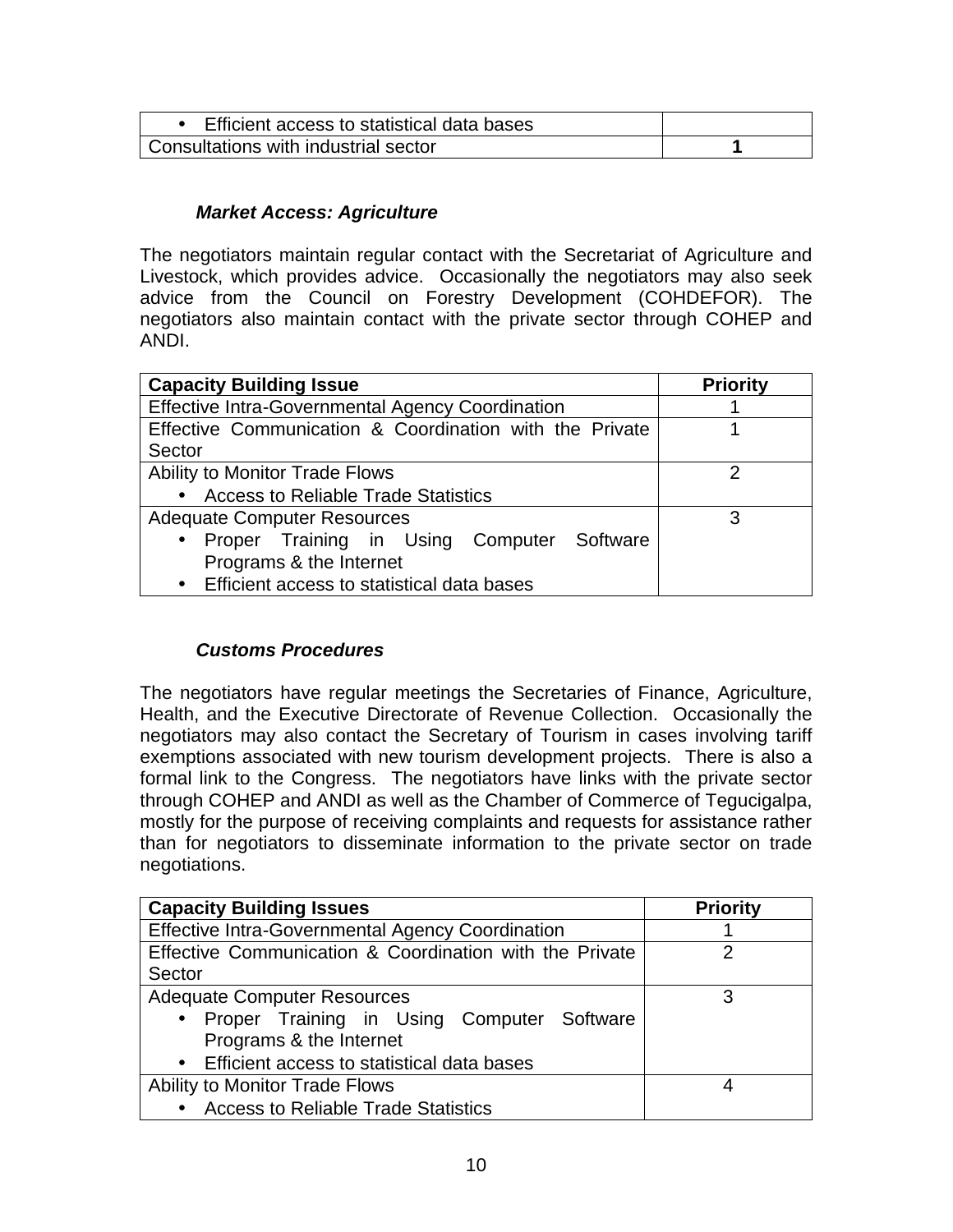#### *Services and Investment*

The negotiator has informal links with at least twelve other ministries or government agencies that deal with services ranging from transport to telecommunications. The negotiator is linked to the private sector through the COHEP, although a sector-specific association will also be directly contacted when necessary. Occasionally, there will be mixed public and private sector committee meetings to discuss upcoming trade negotiations and issues that need to be addressed. Input also comes from the National Banking and Insurance Commission and the Central Bank on matters related to financial services. The National Telecommunications Commission provides input on matters related to telecommunication services. In all three cases, this input is limited to providing advice on existing legal regulations.

| <b>Capacity Building Issue</b>                                    | <b>Priority</b> |
|-------------------------------------------------------------------|-----------------|
| <b>Effective Intra-Governmental Agency Coordination</b>           |                 |
| Effective Communication & Coordination with the Private<br>Sector |                 |

### *Intellectual Property*

The General Directorate is in regular contact with the Executive Directorate of Revenue Collection, the Public Secretary, the Security Secretariat, and the National Telecommunications Commission (CONATEL). These institutions are also part of an intra-agency group that is drafting regulations to enforce intellectual property rights at the borders and regulations to combat piracy in Honduras. The General Directorate has directly consulted with specific private sector associations or enterprises that may have an interest in intellectual property issues arising in the context of trade negotiations such as the pharmaceutical industry. The General Directorate also offers conferences, seminars and workshops at private and public institutions and universities in order to increase understanding of intellectual property rights. The General Directorate receives technical assistance from the World Intellectual Property Organization (WIPO), the WTO, and SIECA/PROALCA.

| <b>Capacity Building Issues</b>                                   | <b>Priority</b> |
|-------------------------------------------------------------------|-----------------|
| <b>Effective Intra-Governmental Agency Coordination</b>           |                 |
| Effective Communication & Coordination with the Private<br>Sector |                 |
| <b>Adequate Computer Resources</b>                                | 3               |
| Proper Training in Using Computer Software<br>$\bullet$           |                 |
| Programs & the Internet                                           |                 |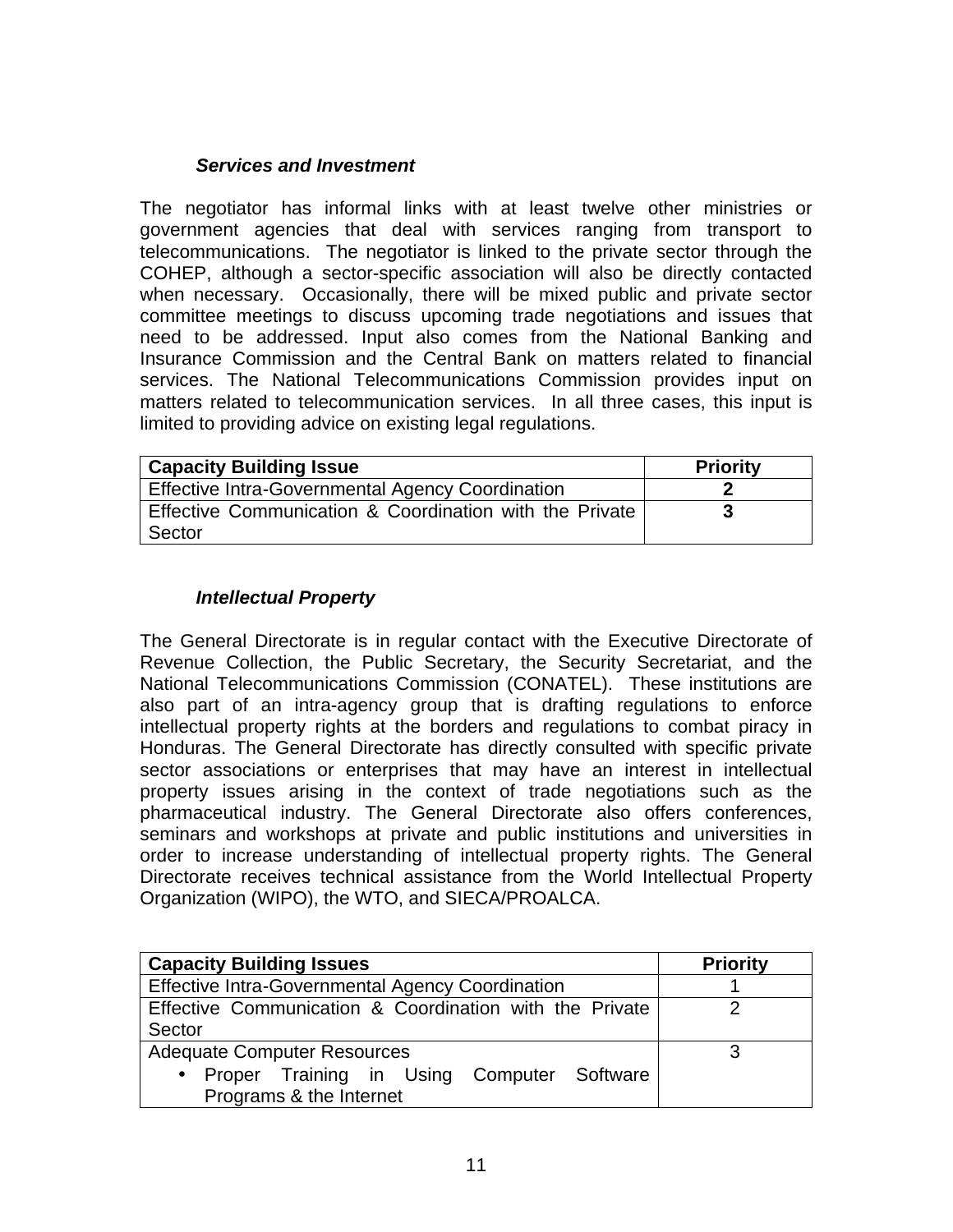## *Subsidies, Antidumping & Countervailing Measures*

Honduras has limited experience in claims at government and private level. This requires specialized training for personnel that will enforce the treaty.

| <b>Capacity Building Issues</b> |                             | <b>Priority</b> |
|---------------------------------|-----------------------------|-----------------|
| Specialized training in         | Subsidies, Antidumping<br>& |                 |
| <b>Countervailing Measures</b>  |                             |                 |
| Hiring of legal counsel         |                             |                 |

#### *Government Procurement*

The government procurement system in Honduras is decentralized. Each Secretary or government entity is responsible for procuring goods or services on its own. There is, as of yet, no centralized office or web site where one can obtain information on product or service requirements for different government agencies whether it be at the national, departmental, or municipal level. Notices for bids at the national level are published in the official newspaper *La Gaceta* and in a newspaper of mass circulation. The Law on State Contracts was passed on September 17, 2001 and replaced a 1985 law on government procurement that was deemed to insufficiently guarantee transparency. The agency that is supposed to oversee enforcement of the new law on government procurement, the Legal Office of Contracts and Requisitions (*i.e.,* Oficina Normativa de Contratación y Adquisiciones) has not yet come into existence. For the time being, the National Treasury and the General Directorate of Administrative Provisioning at the Secretariat of Finance provide oversight of government procurement at the national level. The only link with the private sector is through COHEP and consists mostly of providing information at meetings on provisions in upcoming trade negotiating rounds that affect this area. There is little feedback from the private sector, since reportedly this is not considered an issue of great importance. At this moment the Secretary of Industry and Commerce is negotiating a Government Procurement Central American Agreement.

| <b>Capacity Building Issues</b>                         | <b>Priority</b> |
|---------------------------------------------------------|-----------------|
| <b>Effective Intra-Governmental Agency Coordination</b> |                 |
| Effective Communication & Coordination with the         |                 |
| <b>Private Sector</b>                                   |                 |
| <b>Adequate Computer Resources</b>                      |                 |
| • Proper Training in Using Computer Software            |                 |
| Programs & the Internet                                 |                 |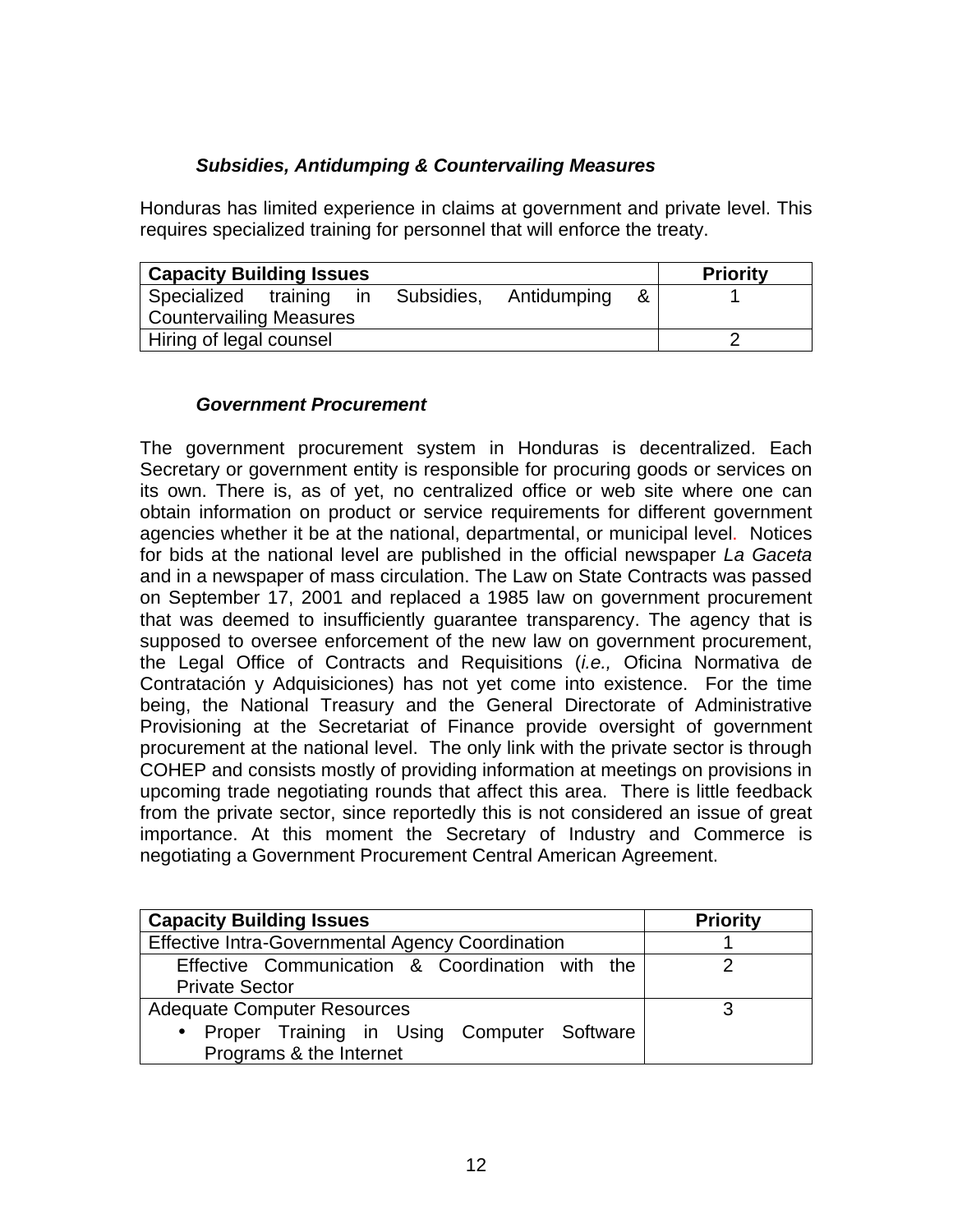# *Dispute Settlement*

Honduras has little experience in utilizing dispute settlement mechanisms at the bilateral or multilateral level (WTO). The lawyers who usually work on these cases are in the private sector and are hired just for the duration of the case.

| <b>Capacity Building Issues</b>                                    | <b>Priority</b> |
|--------------------------------------------------------------------|-----------------|
| Hiring and consultations with privte specialized counsel           |                 |
| <b>Adequate Computer Resources</b>                                 |                 |
| • Ready Access to relevant national & international<br>legislation |                 |

# *Competition Policy*

Honduras is working on a law on competition policy. There actually is no governmental institution overseeing the enforcement of competition policy in the country. There is, however, a General Directorate on Consumer Protection that is affiliated with the Vice Secretary of Business Development and Internal Commerce.

| <b>Capacity Building Issue</b>                           | <b>Priority</b> |
|----------------------------------------------------------|-----------------|
| Discuss and approve the law on Competition               |                 |
| Seminars and workshops to disseminate information on new |                 |
| law                                                      |                 |
| Effective Intra-Governmental Agency Coordination         |                 |
| Effective Communication & Coordination with the Private  |                 |
| Sector                                                   |                 |

# *Sanitary & Phyto-sanitary Measures*

The contact point for matters related to Sanitary and Phyto-sanitary Measures in Honduras is the National Service of Agricultural and Animal Health (SENASA), which falls under the jurisdiction of the Secretary of Agriculture and Livestock. Information on sanitary and phyto-sanitary measures is transmitted at the national level through the national epidemiological network, at the regional level through the OIRSA web page, and through the OIE on an international level. OIRSA and OIE are also utilized to learn about sanitary and phyto-sanitary measures imposed by other countries (and complement information that may be directly sent by the other country). Sanitary and phyto-sanitary measures are developed through periodic consultations that may involve the Secretariat of Industry and Commerce, the Secretariat of Health, the State Attorney's Office, the Executive Directorate on Revenue Collection, and various General Directorates of the SAG. The Honduran government currently does not use the Internet to provide domestic exporters with information on foreign sanitary and phyto-sanitary measures (or to inform foreigners of changes in Honduran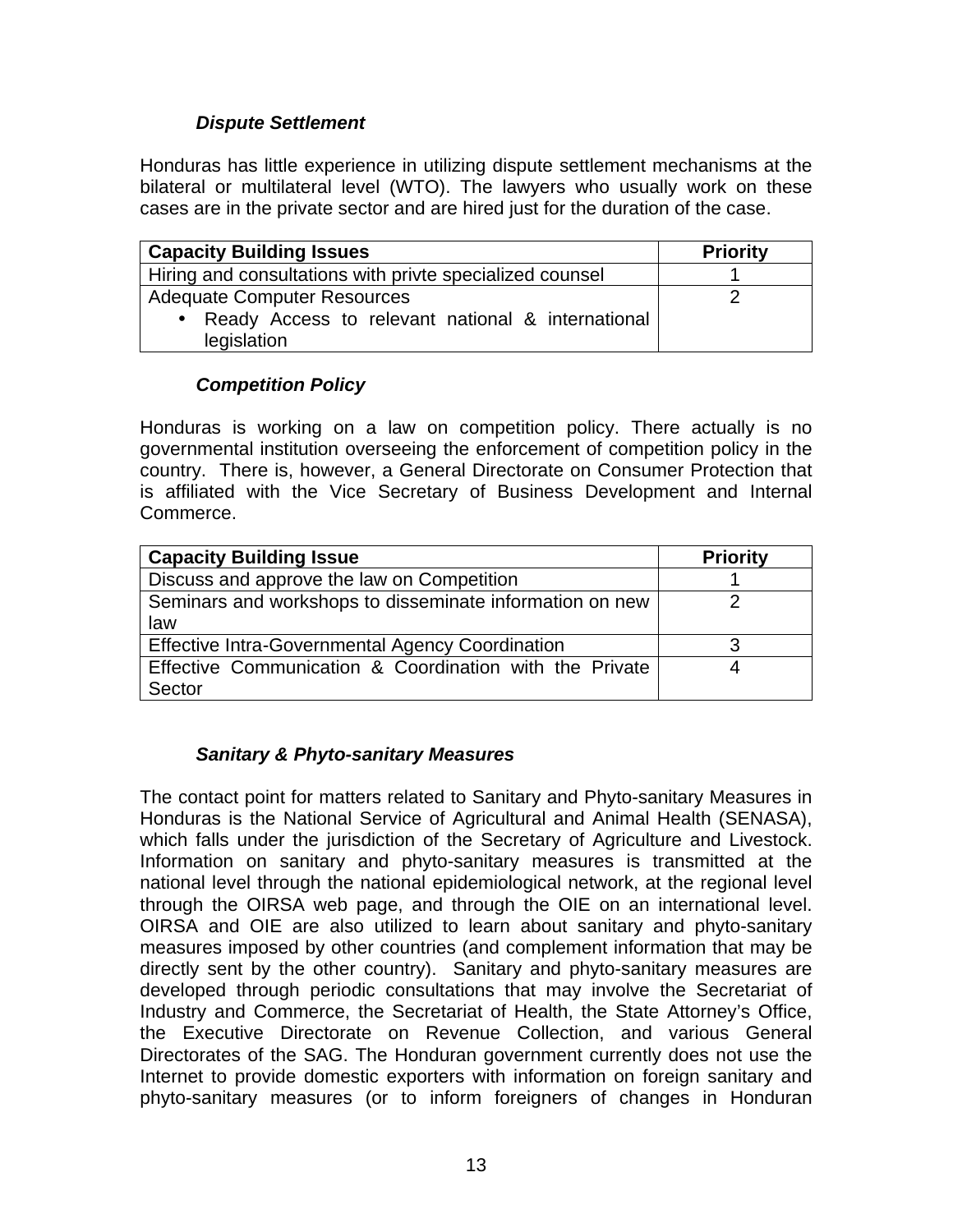measures), although this information can be obtained from SENASA upon request by fax or courier service. The private sector is directly informed whenever reforms or new sanitary or phyto-sanitary measures are proposed.

| <b>Capacity Building Issue</b>                                 | <b>Priority</b> |
|----------------------------------------------------------------|-----------------|
| Participation in international meetings on sanitary and phyto- |                 |
| sanitary issues                                                |                 |
| Improved Access to Relevant Information & Studies              |                 |

#### *Standards*

Honduras needs to improve those regulatory aspects pertaining to norms, certification, measurements and weights. Norms must be complemented with documented facts and actualization of regulations pertaining to accreditation. The National Competitiveness Program will allocate funds to create a National Quality Institution that will regulate norms, certification, measurements and weights in Honduras.

| <b>Capacity Building Issue</b>                                    | <b>Priority</b> |
|-------------------------------------------------------------------|-----------------|
| Complementary institutional strengthening                         |                 |
| Improved Access to Relevant Legislation, Regulations, and<br>Laws |                 |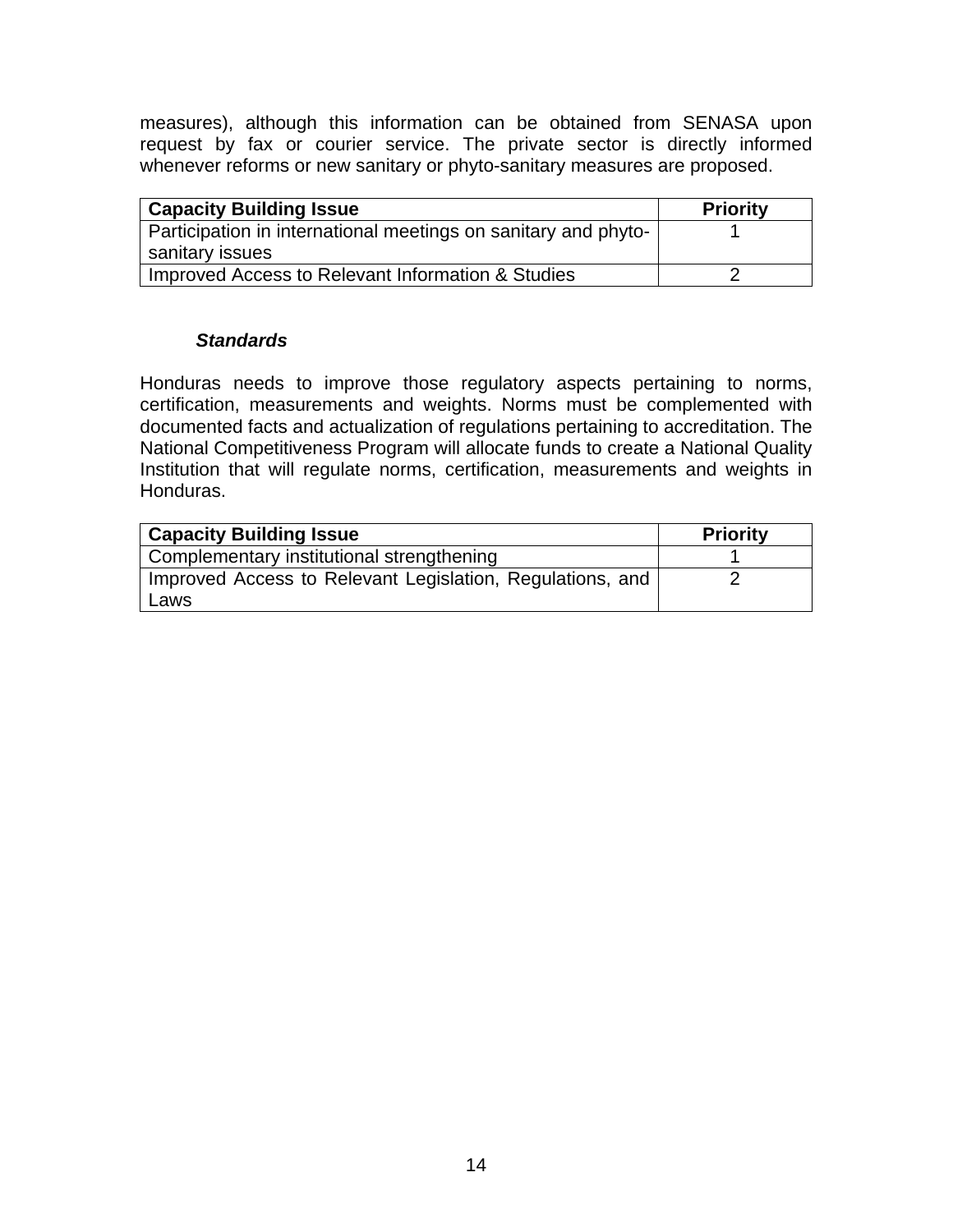# **II. TRADE AGREEMENT IMPLEMENTATION**

The General Directorate of Treaty Administration of the Office of the Undersecretary of Economic Integration and Foreign Commerce was created in 2000 and is the body entrusted with overseeing implementation and compliance with legal obligations arising in the context of international trade agreements. In 2003, the Secretariat consolidated the directorates bringing Treaty Administration and International Trade Negotiations under the Directorate of Regional Integration and Trade Policy.

#### *Market Access: Agriculture*

| <b>Capacity Building Issue</b>                                    | <b>Priority</b> |
|-------------------------------------------------------------------|-----------------|
| Effective Intra-Governmental Agency Coordination                  |                 |
| Effective Communication & Coordination with the Private<br>Sector |                 |

### *Customs Procedures*

There is a need to improve communication between different government entities (including the Central Bank) which provide input or are affected by changes in customs procedures resulting from trade negotiations. Communication links between the Executive Directorate of Revenue Collection and the private sector must be improved. In addition, there is a need to improve communication links between the Executive Directorate of Revenue Collection and customs posts throughout the country. The Executive Directorate of Revenue Collection requires new equipment to strengthen its mission increasing revenue collection.

| <b>Capacity Building Issues</b>                         | <b>Priority</b> |
|---------------------------------------------------------|-----------------|
|                                                         |                 |
| <b>Effective Intra-Governmental Agency Coordination</b> |                 |
| Effective Communication & Coordination with the Private | っ               |
| Sector                                                  |                 |
| Replace and renew equipment and software                |                 |
| Train personnel in the usage of new equipment and       |                 |
| software                                                |                 |

#### *Services*

There is a need to improve the communications network between the regulating agencies, the ministries in charge of the different services sectors and the private sector. This is especially necessary with a view to the changes that will happen after the FTA is approved. Better communications will also strengthen the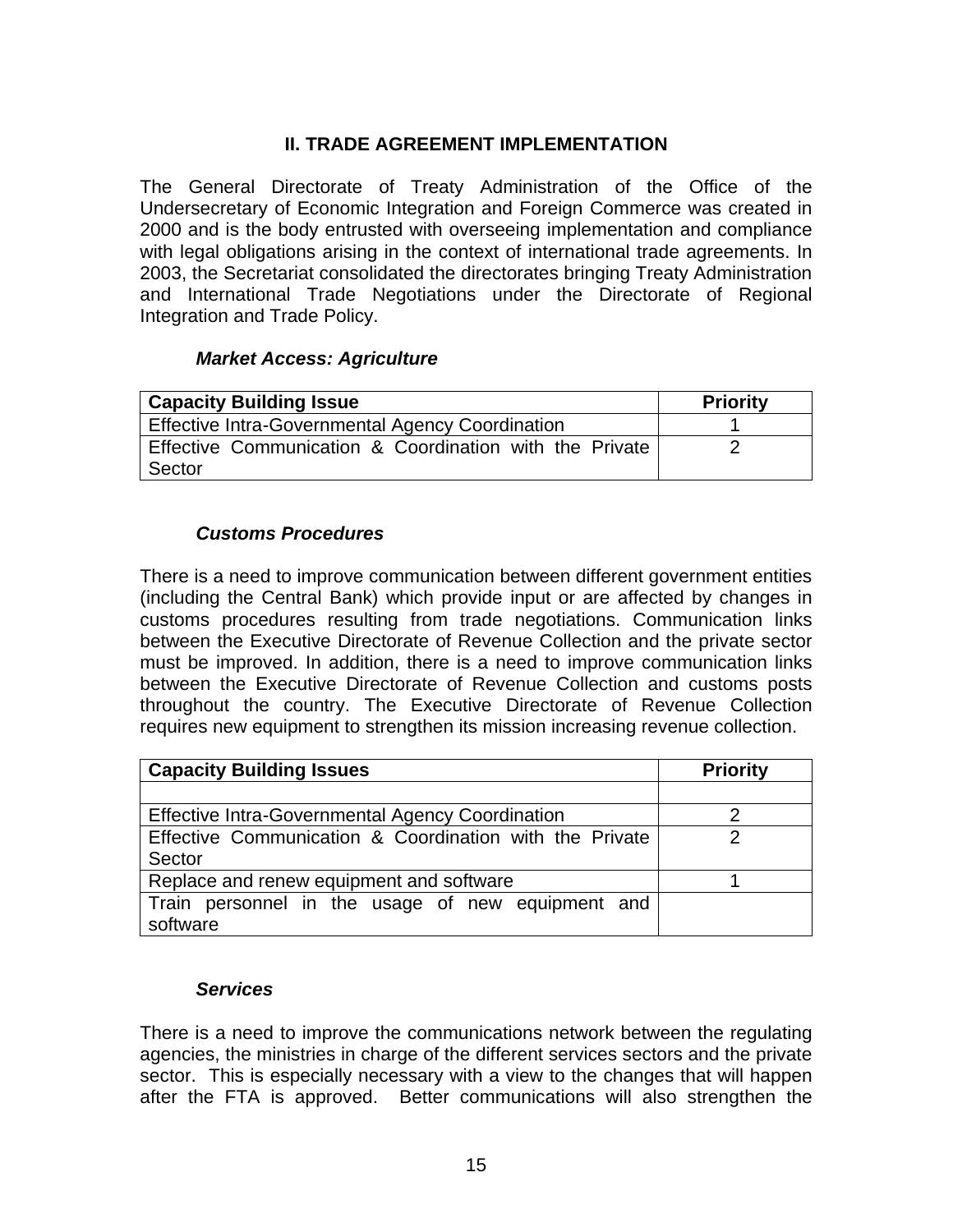feedback mechanisms, necessary for a smooth relationship between the regulating agencies and the private sector.

| <b>Capacity Building Issue</b>                          | <b>Priority</b> |
|---------------------------------------------------------|-----------------|
| Revision and Modernization of Legislation Affecting the |                 |
| <b>Services Sector</b>                                  |                 |
| Strengthening the communications network and the        |                 |
| feedback mechanism in the services sector               |                 |

#### *Intellectual Property*

There is a need to hire more personnel for the legal office of the General Directorate of Intellectual Property in order to handle the increasing number of requests that are processed through the Registry Office on a daily basis. Laws dealing with IPR must be implemented and enforced.

| <b>Capacity Building Issues</b>                            | <b>Priority</b> |
|------------------------------------------------------------|-----------------|
| Establishment of New or Improvement of Existing National   |                 |
| Institutions Dealing With Intellectual Property Issues     |                 |
| Implementation and Enforcement of Laws & Regulations       |                 |
| Dealing with Intellectual Property Rights                  |                 |
| Formulation of Long Term Policies on Intellectual Property |                 |
| (e.g., new legislation)                                    |                 |

# *Subsidies, Antidumping & Countervailing Duties*

There is a pressing need to hire personnel with an adequate background in law and/or economics to represent or defend the Government of Honduras in antidumping and countervailing duty cases. As a short-term measure there may also be a necessity to provide funds to hire lawyers from the private sector to adequately represent the interests of Honduras. A longer-term solution would be to create a properly staffed national agency that is responsible for bringing and defending unfair trade practice cases on behalf of the Government of Honduras.

| <b>Capacity Building Issue</b>                           | <b>Priority</b> |
|----------------------------------------------------------|-----------------|
| Hire Properly Trained Personnel to Staff New AD/CVD Unit |                 |
| or Work on AD/CVD Issues Within Current System           |                 |
| Establishment of a Special Government Unit for Handling  |                 |
| AD/CVD                                                   |                 |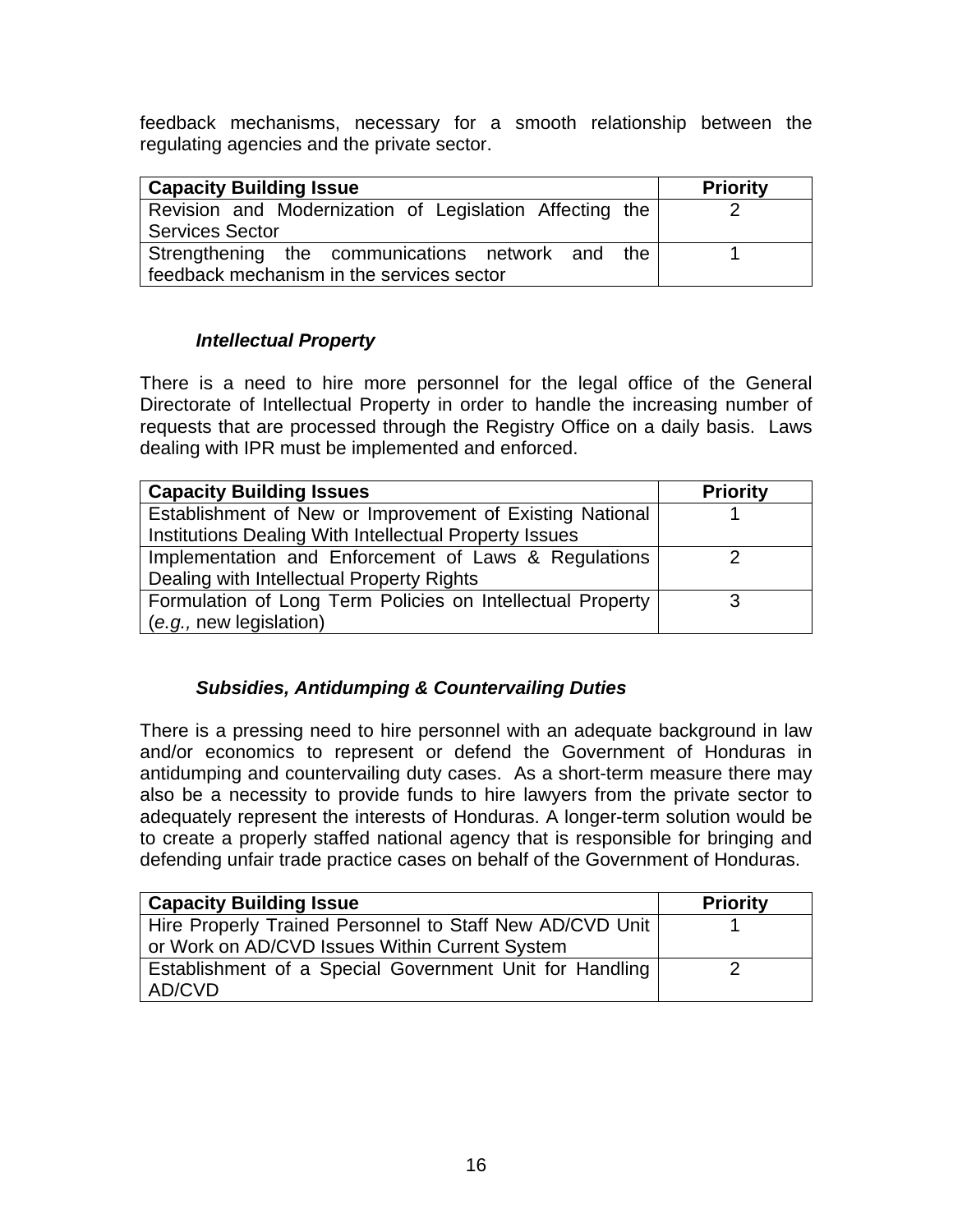#### *Government Procurement*

There is a need to implement the section of the 2001 Law on Government Procurement that calls for the establishment of the Contracts and Requisitions Office of Contracts and Requisition. In addition to overseeing enforcement and issuing necessary regulations that will further the overall goals sought through the law, this agency should also be the central point for disseminating information on government procurement requests at the national and, preferably, at the departmental and municipal levels. This will require establishing close communication links between the Legal Office (once it comes into existence) and all government entities seeking to procure goods and services. The Legal Office of Contracts and Requisition should also be responsible for creating and maintaining a website to provide information on the rules and regulations concerning government procurement in Honduras. The government procurement bids also need to be published through the internet to facilitate the communications with interested parties and to promote transparency in the entire government procurement area.

| <b>Capacity Building Issues</b>                  | <b>Priority</b> |
|--------------------------------------------------|-----------------|
| Adequate Computer Based Information System       |                 |
| Transparency & Effective Notification Procedures |                 |

# *Dispute Settlement*

Funds should be provided to permit staff of Office of Treaty Administration to attend dispute resolution panels at the WTO or in other trade blocs as observers. There is a need to establish a clear and known procedure for the private sector to address complaints arising from alleged failures to comply with obligations under international trade treaties.

| <b>Capacity Building Issues</b>                             | <b>Priority</b> |
|-------------------------------------------------------------|-----------------|
| <b>Adequately Trained Personnel</b>                         |                 |
| Clear Delineation of Jurisdiction & Procedures for Filing 2 |                 |
| Complaints                                                  |                 |

# *Competition Policy*

There is a need to approve legislation on competition policy in Honduras. Enforcement of that new law should be entrusted to a special government agency or private sector institute that should also ideally have oversight over Consumer Protection Law (and separated from the Vice Secretary of Business Development and Internal Commerce).

| <b>Capacity Building Issues</b><br>ਾrioritv |
|---------------------------------------------|
|---------------------------------------------|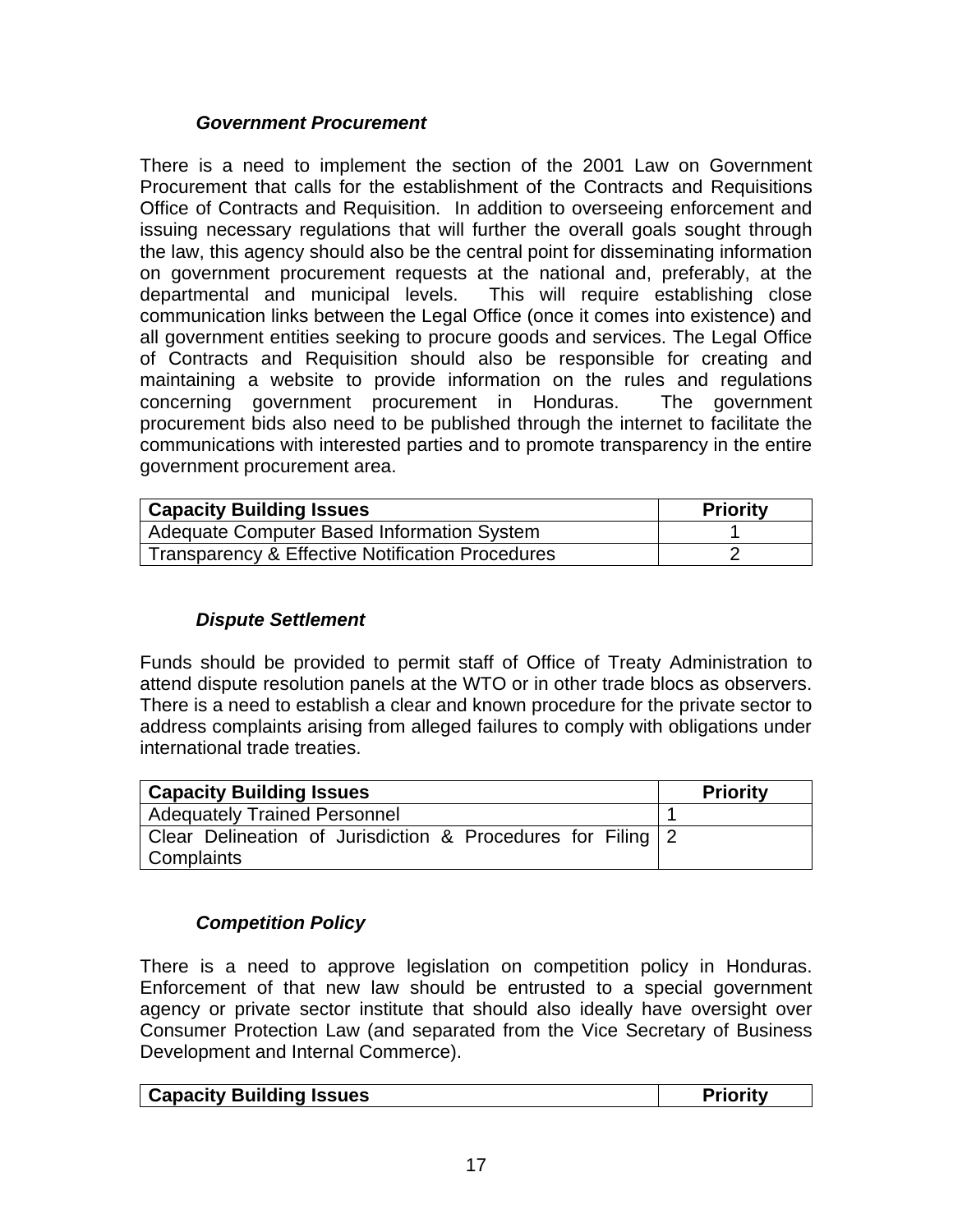| Implementation of Competition Policy Legislation       |  |
|--------------------------------------------------------|--|
| Creation of New Institutional Body to Enforce Consumer |  |
| Protection & New Competition Policy Legislation        |  |

### *Sanitary & Phyto-sanitary Measures*

There is a need to improve means of communicating relevant information on foreign sanitary and phyto-sanitary measures to domestic exporters through the Internet, as well as communicating such information on Honduran measures to international trading partners. The accredited laboratories testing animal and vegetable health as well as food health safety for human consumption need to be modernized. There is a need to increase the number of accredited laboratories, improve the level of technology utilized in these labs, and increase the training of lab workers. There also needs to be a more focused strategy to work on the eligibility requirements for entrance to the US market.

| <b>Capacity Building Issues</b>                          | <b>Priority</b> |
|----------------------------------------------------------|-----------------|
| Computerized System for Information Dissemination to the |                 |
| <b>Public</b>                                            |                 |
| Increased Cooperation from Comparable International      | າ               |
| <b>Bodies</b>                                            |                 |
| <b>Modernization of Existing Laboratories</b>            |                 |
| Installation of New Accredited Laboratories              |                 |
| <b>Improved Skill Levels of Existing Personnel</b>       | $\overline{2}$  |
| Hiring and training Qualified Technical Personnel        |                 |
| requirement<br>Create and implement focused eligibility  |                 |
| process for entrance to the U.S. market                  |                 |

#### *Standards*

There is a need to improve and increase the network of laboratories that deal with all standards affecting trade. Although presently there is ongoing work in legislation in this area, much more emphasis needs to be given to legal implementation in view of the changing conditions of standards certification in world trade.

| <b>Capacity Building Issues</b>                    | <b>Priority</b> |
|----------------------------------------------------|-----------------|
| Modernization of Existing Metrology Laboratory     |                 |
| Modernization of Honduran Legislation on Standards |                 |
| <b>Accreditation and Certification</b>             |                 |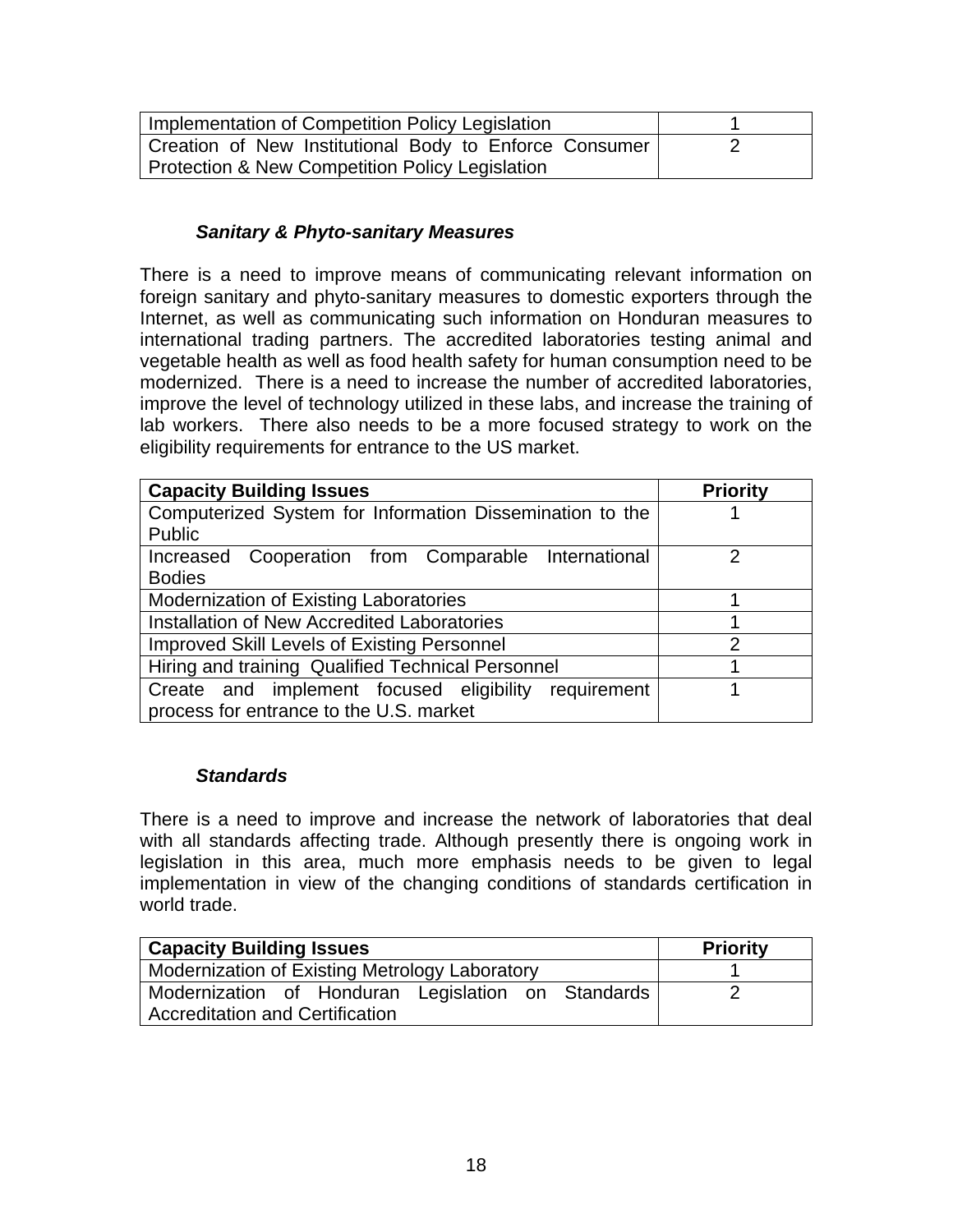# **III. THE TRANSITION TO FREE TRADE**

Just as trade negotiation preparation and trade agreement implementation represent major challenges for Honduras, so does the transition to free trade. Although Honduras has made important advances, such as increased diversification of the economy and expanded participation in regional and international markets, the country remains poorly positioned within the region to take full advantage of existing trade agreements, let alone a new agreement such as the US-CAFTA.

Honduras will require a great deal of assistance in the transition to free trade if it is to benefit from the US-CAFTA. However, one should not interpret "benefit" as simply increased trade and investment. In the case of Honduras it means increased and more equitable distribution of the benefits of free trade; increased market access for marginalized sectors of the population, particularly in rural areas; additional assistance to those sectors of the economy that are most likely to be adversely impacted by the initial effects of free trade; and assistance to those sectors of the economy that are most likely to be able to participate competitively in regional and international markets.

#### *Strengthening of government institutions and public sector reform in the areas affecting competitiveness*

Public sector institutions in Honduras are severely hampered in their ability to operate by outdated structures and procedures that limit their ability to operate effectively. The current civil service regime, laws that affect public sector expenditures, and operating procedures and recurrent pressures on the fiscal budget make it all but impossible for reform-minded government officials to implement policy and institutional reform that would enable Honduras to better take advantage of increased trade and investment. The negative impact of the current public administration system can be seen at all levels – from ineffective broad-based policy decisions to the inability of public sector institutions to streamline forms and procedures that affect the day-to-day operations of businesses of every size and sector in Honduras.

Greater professionalization is absolutely necessary within key public sector institutions if the country hopes to foster expanded regional and international integration. Greater professionalization implies the freedom to hire and retain competent staff within the public sector, reform of public sector administrative procedures, and increased financial resources to make public institutions more efficient in services delivery.

The Honduran government recognizes that a public sector reform program of this nature and magnitude would require a multi-year initiative that would go well beyond the scope of a competitiveness initiative. Nevertheless, the Honduran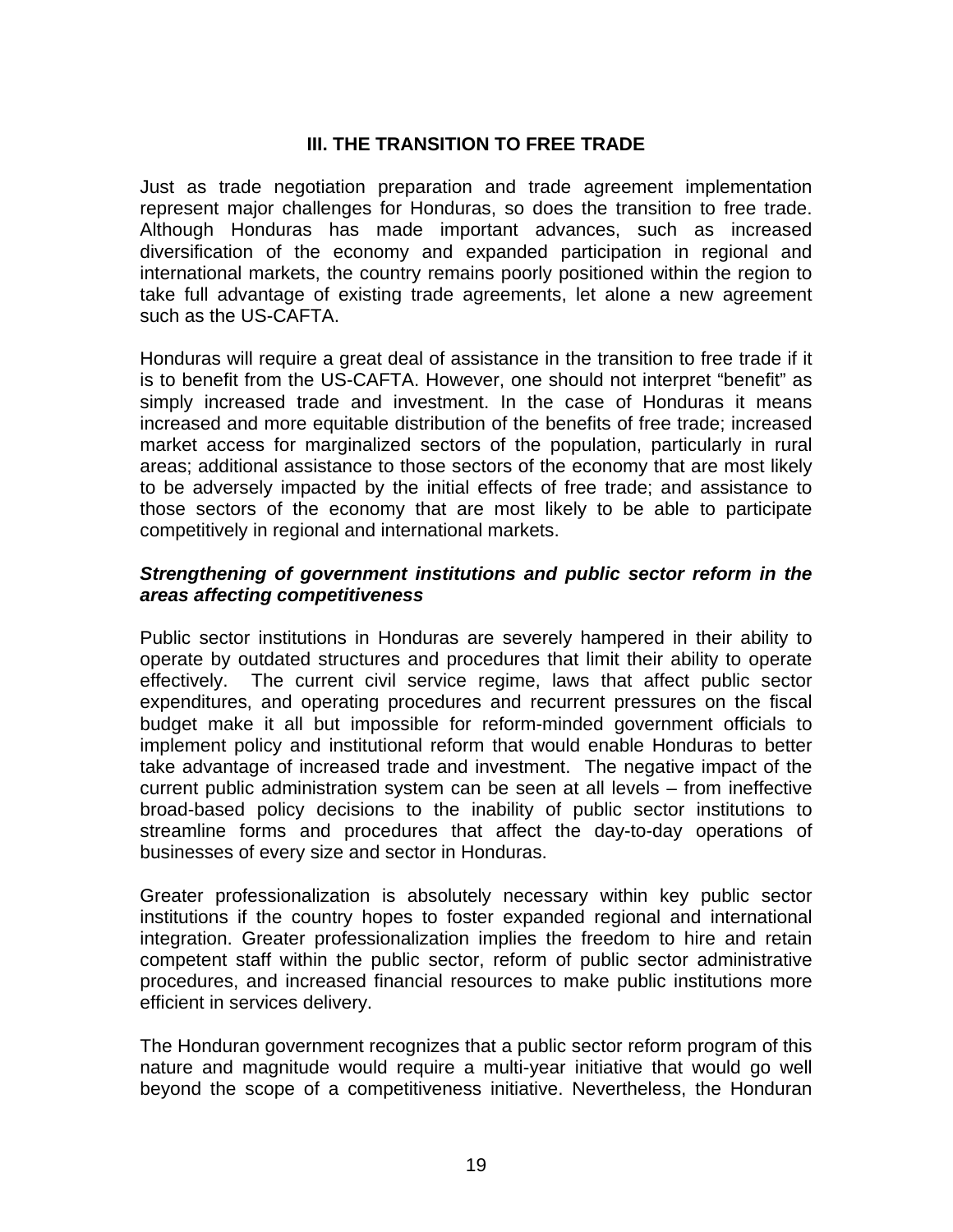government believes that a focused public sector reform project within the Secretary of Industry and Commerce, as well as with related institutions that actively participate in trade and investment policy and procedure, would be highly beneficial.

Previous initiatives to strengthen the foreign trade public sector have focused primarily on training for existing employees and commodity procurement. While these types of projects have been helpful, their impact has been limited given the inherent weaknesses in the overall system that prevent public sector institutions from attracting and retaining qualified and competent individuals.

### *Greater regional/international trade and integration*

### *Effective Trade Promotion*

Effective trade promotion requires a dynamic promotion and technical assistance program aimed at stimulating private sector investment (domestic investment promotion) and participation in regional and international trade. Effective trade promotion also includes an initiative that focuses on the elimination of the principal constraints to greater efficiency and competitiveness within the trade sector.

For the most part, the private sector has taken the lead in this area, with smaller programs that are either self-funded (e.g., trade fairs funded by the Cortes Chamber of Commerce) or through programs that have been partially or wholly funded by the international donor community. Some have been more effective than others, although almost all have focused primarily on the promotional aspects of trade promotion. Some initiatives with trade promotion-related initiatives have also worked with limited resources to provide technical assistance to potential exporters, while others have focused on the elimination of constraints that most affect competitiveness within the foreign trade sector.

The potential scope and institutional location of an effective trade promotion program is still in the analysis stage, and ultimately its development and implementation depends heavily on levels of donor support for such an initiative. Possible options for where such a program would be located range from establishing an independent Trade Promotion Program within one of the existing private sector institutions to strengthening existing public sector trade promotion programs.

#### *Effective Foreign Investment Promotion*

Foreign investment has proven to be an important and cost effective tool for job creation, developing market access, technology transfer, and increased export earnings. As in trade promotion, investment promotion requires a dynamic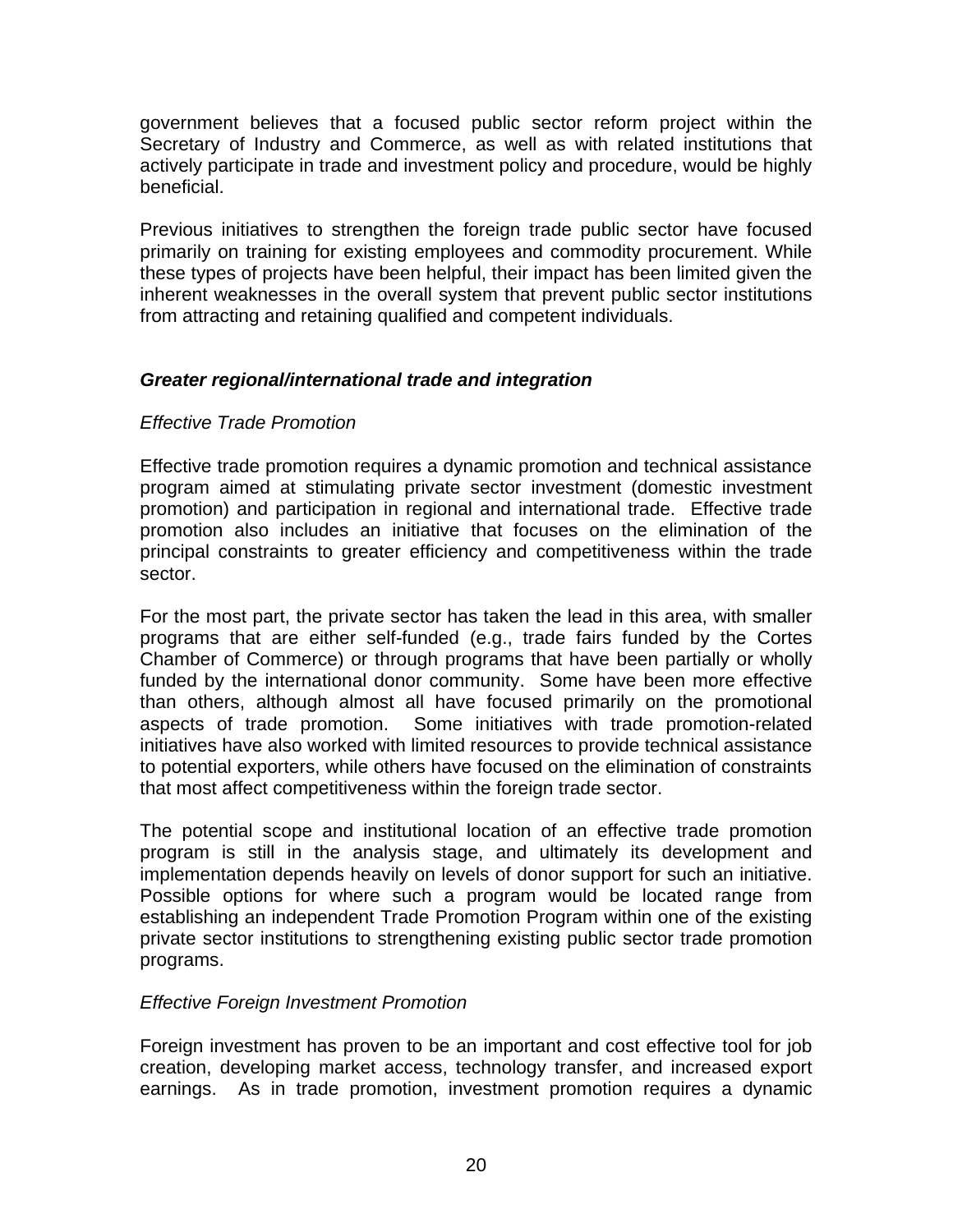institution with adequate resources to target, promote and assist the expansion of foreign investment in Honduras. Any investment promotion initiative also must contain as a priority the necessity to identify and eliminate the principal constraints to foreign investment.

The Foundation for Investment and the Development of Exports (FIDE) has successfully carried out foreign investment activities over the last fifteen years, and was a pioneer in the utilization of aggressive promotional tools to attract foreign investment in Central America. Since 1988, when it first launched its investment promotion program with offices abroad, FIDE has successfully provided assistance to numerous companies that have successfully established operations in Honduras creating thousands of jobs for the country. FIDE has also played a major role in the elimination of barriers to investment and in expanding local investment in infrastructure and services to support foreign investors in Honduras. In the late 1990's FIDE was forced to scale back its foreign investment activities due to budget decreases. Nevertheless, to this day it remains one of the only institutions that effectively carries out foreign investment activities in Honduras.

The Government of Honduras recognizes the benefits of investment promotion activities and would like to see an expanded investment promotion effort in the future. As with trade promotion activities, the scope and location of an expanded initiative in this area is also being analyzed, and several models exist as possible options.

# *Streamlined Trade and Customs Procedures*

The Honduran government is committed to the elimination of non-tariff barriers as well as the streamlining of procedures and requirements that act as barriers to regional and international trade and investment. The principal means of identifying action areas will be the interaction between the trade and investment promotion initiatives and feedback from the private sector (both domestic and foreign). Upon the identification of a specific action area, solutions can be developed and elevated through the government structure to the Secretary of Industry and Commerce, which in turn can coordinate the solution with the appropriate government institution(s).

The modernization of the customs regime and the streamlining of customs procedures and policies is one area that has already been identified and which will require substantial technical assistance. This has been an area of concern for years, however, additional resources and assistance have not been appropriated and remain urgently needed. A long-term solution to this problem will include technical assistance, training, and investment in new facilities and infrastructure. However, perhaps more importantly, it will require an institutional reform process that will ensure that the technical assistance and training are effective. Assistance in this area is a top priority within the Honduran Government.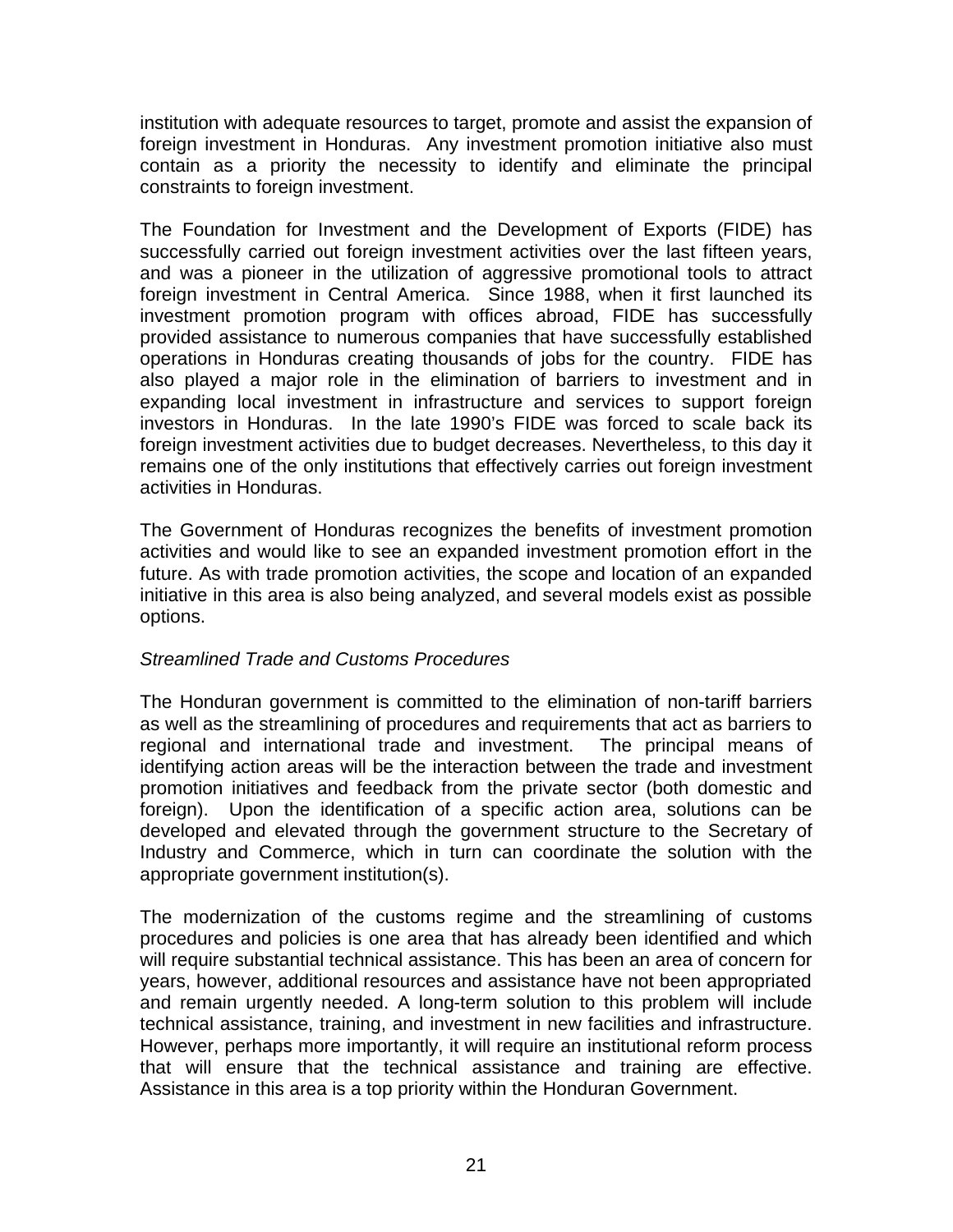#### *Macro Policy Initiatives*

Macroeconomic policy initiatives within a competitiveness context refer to those initiatives that are designed to bring about a stable and positive policy environment promoting a free market orientation. They include improvements in fiscal and monetary policy. Given the importance of import tariffs as a revenue source for the Government, specialized assistance will also be required to assist the Government in the area of fiscal reform.

Honduras also needs assistance to improve the "rule of law" and to establish a sound, effective, and efficient legal system. The lack of a well functioning justice system represents another major disincentive for investment in the country, and technical assistance is considered to be a priority need.

#### *Physical Infrastructure*

Improvements to physical infrastructure will also be required. Several action areas have already been identified and efforts have been made in the past to create improvements in transportation infrastructure (air, land, sea), warehousing and industrial facilities, information and communication technology, and electrical generation and distribution. High priority has been given to modernizing the seaports of Honduras, especially the security system of Puerto Cortés.

#### *Improvements in the Banking and Finance Service Sector*

Current constraints in the banking sector include high transaction costs and poor terms of credit (availability, tenure, cost and conditions). Recent bank liquidations and consolidations have contributed to conservative lending practices, and with problem loans increasing (some estimate that approximately 15% to 20% of the commercial banking system's portfolio is un-collectible). It is doubtful that conditions will improve in the short term.

Donor aid in this area is ongoing and is expected to continue in the future. There is a great need for assistance in the areas of mergers and acquisitions, reforming the legal reserve requirements at central bank level, and the diversification of financial services. Donor participation is also needed in creative solutions for small and medium size lenders that do not have access to other forms of credit.

#### *Labor / Workforce Development*

It is estimated that more than 1.6 million Hondurans in the workforce have not completed a basic education. The average educational level of adults in Honduras is 5.3 years and less than 70% of youth complete primary school and only 20% complete secondary school. Vocational and other job skills training efforts are dispersed and unfocused and almost non-existent in rural areas where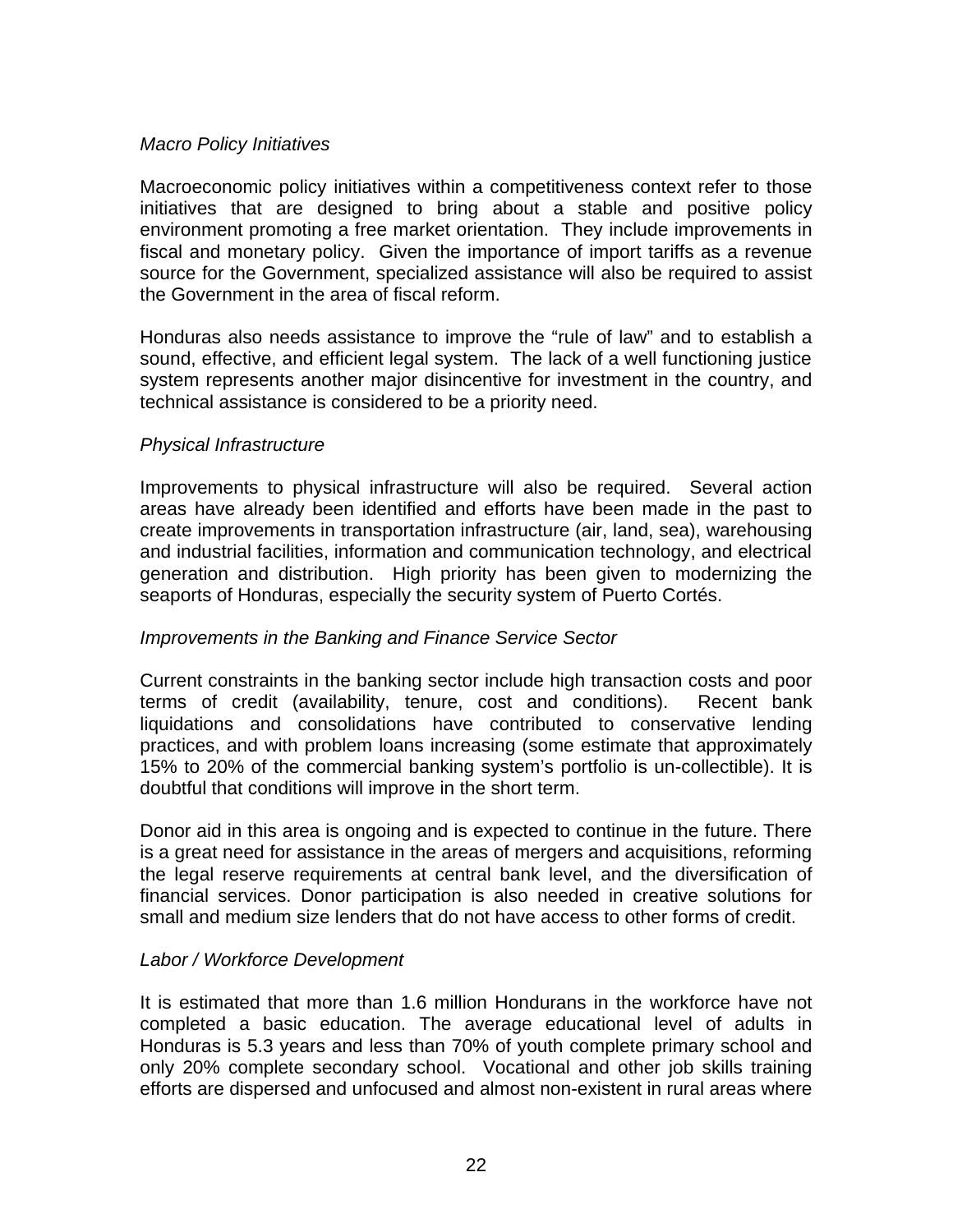the lack of education and skills training is particularly serious. These statistics show the weaknesses that adversely affect Honduras' competitive position regionally and internationally.

A vast improvement in the quality of human capital in Honduras is necessary if the country is to successfully participate in regional and international markets. There is a need to increase the percentage of the emerging workforce that completes diversified (secondary) education; increase levels of pre-school education; better rationalization of public investment in education; expanding the coverage and quality of basic education programs; increased support to secondary and technical education and education for production programs; and strengthening the institutional framework of the Secretary of Education. All of this will require a substantial and sustained investment in the country – an investment that will only take occur with a major commitment on the part of the international donor community.

#### *Managerial / Entrepreneurial Development*

The quality and skill level of entrepreneurs and managers varies among sectors and by size of company, particularly with regards to market knowledge, openness to trade and the ability to gain access to and apply new technologies. The problem is more acute among the small and medium size companies working primarily within the domestic market.

The Government of Honduras intends to address this issue in one of two ways, depending on the sector. As part of its trade promotion initiative, managerial and entrepreneurial training can be implemented in sectors that are most likely to be competitive on a regional and international level. For managers and entrepreneurs in sectors that are deemed unlikely to remain competitive in the long run, some assistance will be provided through special programs aimed at helping these sectors transition into other activities.

Improved private/public sector engagement and communication

Private sector organizations have been an active and vocal participant in the overall economic development of Honduras. Institutions such as FIDE, COHEP, ANDI, and the Chambers of Industry and Commerce have contributed significantly in the past, and are expected to continue to do so in the future. The government is committed to continuing this open and positive policy dialogue with the private sector and improving coordination with and among these institutions, insuring that they have an active voice in the transition process. Consequently, assistance that leads to improved communication and dialogue is needed to continue this process of information sharing and to strengthen policymaking.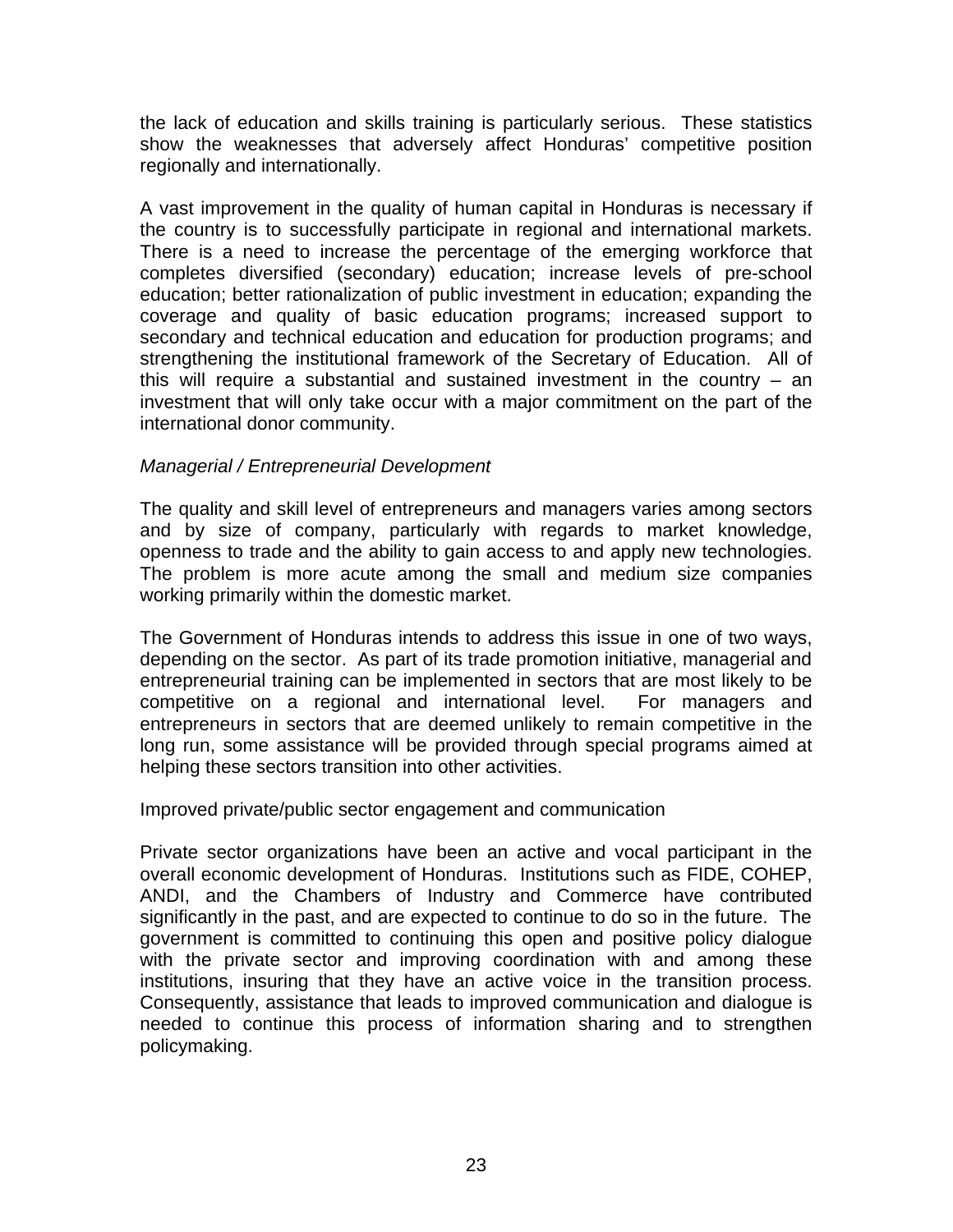Honduras anticipates that it will require assistance to build on existing initiatives and programs in three main areas to achieve its objectives as a negotiating member of the US-CAFTA. These are:

- A national competitiveness program;
- A rural development initiative;
- An industrial modernization program

Additional programs include

- Specialized assistance to those sectors most likely to be affected by a free trade agreement.
- Poverty Reduction Strategy (www.imf.org/external/NP/prsp/2000/hnd/01/)

### *The National Competitiveness Program (www.hondurascompite.com)*

The ability of Honduras to reap the benefits of a US-CAFTA agreement in a way that positively affects the country's economic development depends on a multitude of factors. Many of these factors are addressed under the title "A National Competitiveness Initiative." This proposed initiative, which builds upon a recently approved program entitled "National Competitiveness Program" (NCP) consists of seven major components:

- 1) Improving the investment climate
- 2) Productive infrastructure
- 3) National Quality System
- 4) National Training System
- 5) Competitiveness Fund
- 6) Strengthening trade negotiating capacity and promotion of exports
- 7) Creation of Technology Innovation Centers,

#### **Improving the Investment Climate**

The three vital elements proposed for improving the investment climate are the reduction of the registration costs of business, the reduction of anticompetitive behavior, and the promotion of foreign investment.

#### **Productive Infrastructure**

The principal proposal is to convert the Caribbean port of Puerto Cortes in the logistical center of the northern part of Central America and includes not only port infrastructure but roads, warehouses, etc. This project is perhaps, in strategic trade terms, the most important project Honduras will develop.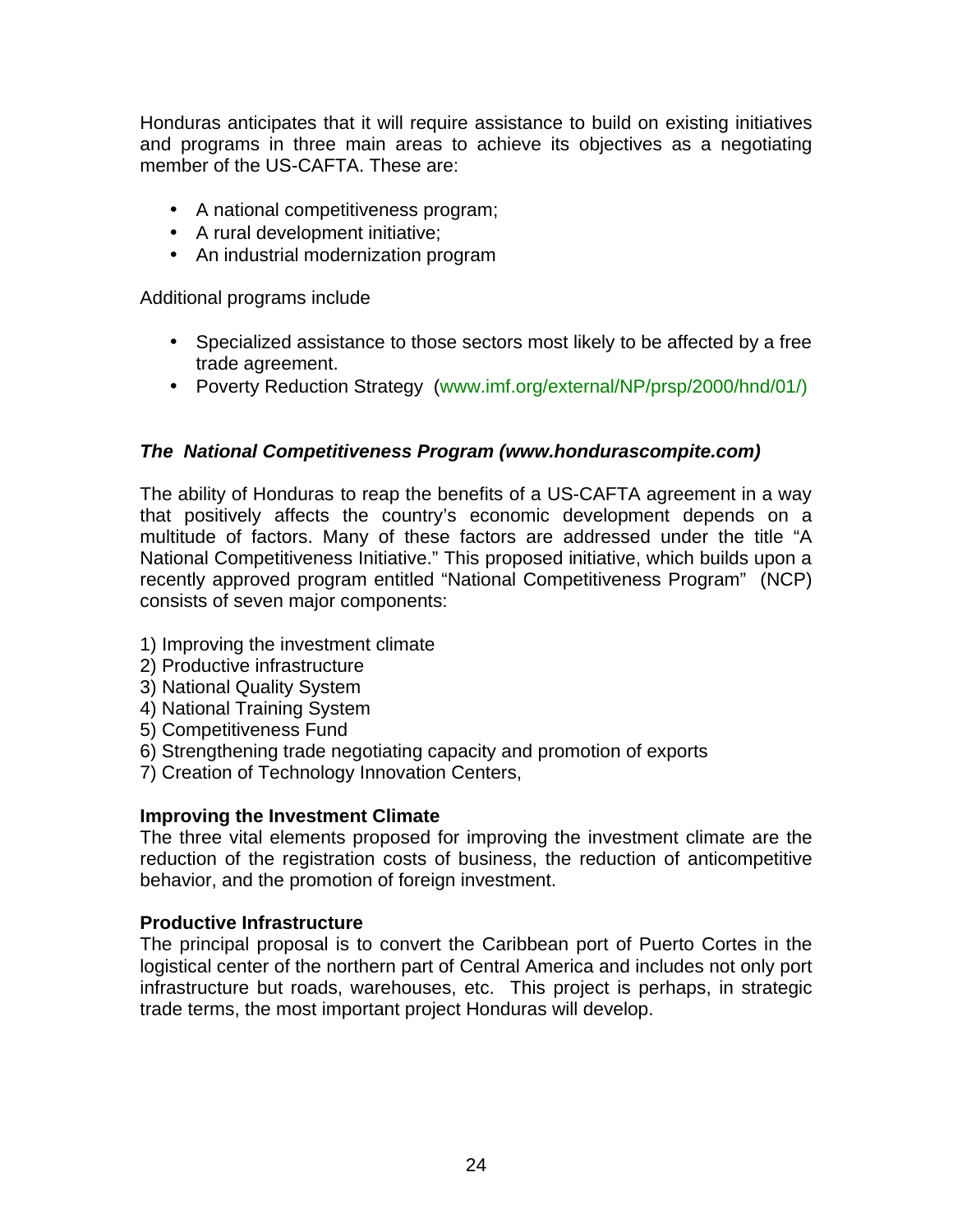#### **National Quality System**

This component entails the creation of a National Quality System and incentives for certification amongst national businesses after metrology, normalization, accreditation, and certification evaluations.

#### **National Training System**

This involves the creation of the National Training System to order and focus the dispersed efforts of many institutions that deal with educating the productive sector resources.

#### **Competitiveness Fund**

The competitive fund will be established as a quick response instrument to induce national businesses to associate in high potential competitive sectors.

#### **Strengthen trade agreement capacity and promotion of exports**

The principal objective is to strengthen national capacity to negotiate trade agreements and promote exports.

#### **Creation of Technology Innovation Centers**

This component envisions the establishment of technology innovation centers to promote technical assistance, innovation and the training in technology, particularly for small and medium enterprises.

#### And **four competitive sectors:**

- 1) Forestry
- 2) Tourism
- 3) Assembly Operation
- 4) Agro- industrial Sector

#### **Forestry**

Eradicate the principal barriers of a sustainable exploitation of the forestry resources, studying various market niches of trade in wood products that Honduras can participate with high value added such as, furniture, molding, decoration, home products, amongst others.

#### **Tourism**

The tourism is a sector that can generate high value added though the participation of good part of local small and medium size businesses who can participate in the productive chain in diverse components such as lodging, tour operation, food services, transportation, and entertainment.

#### **Assembly Operations**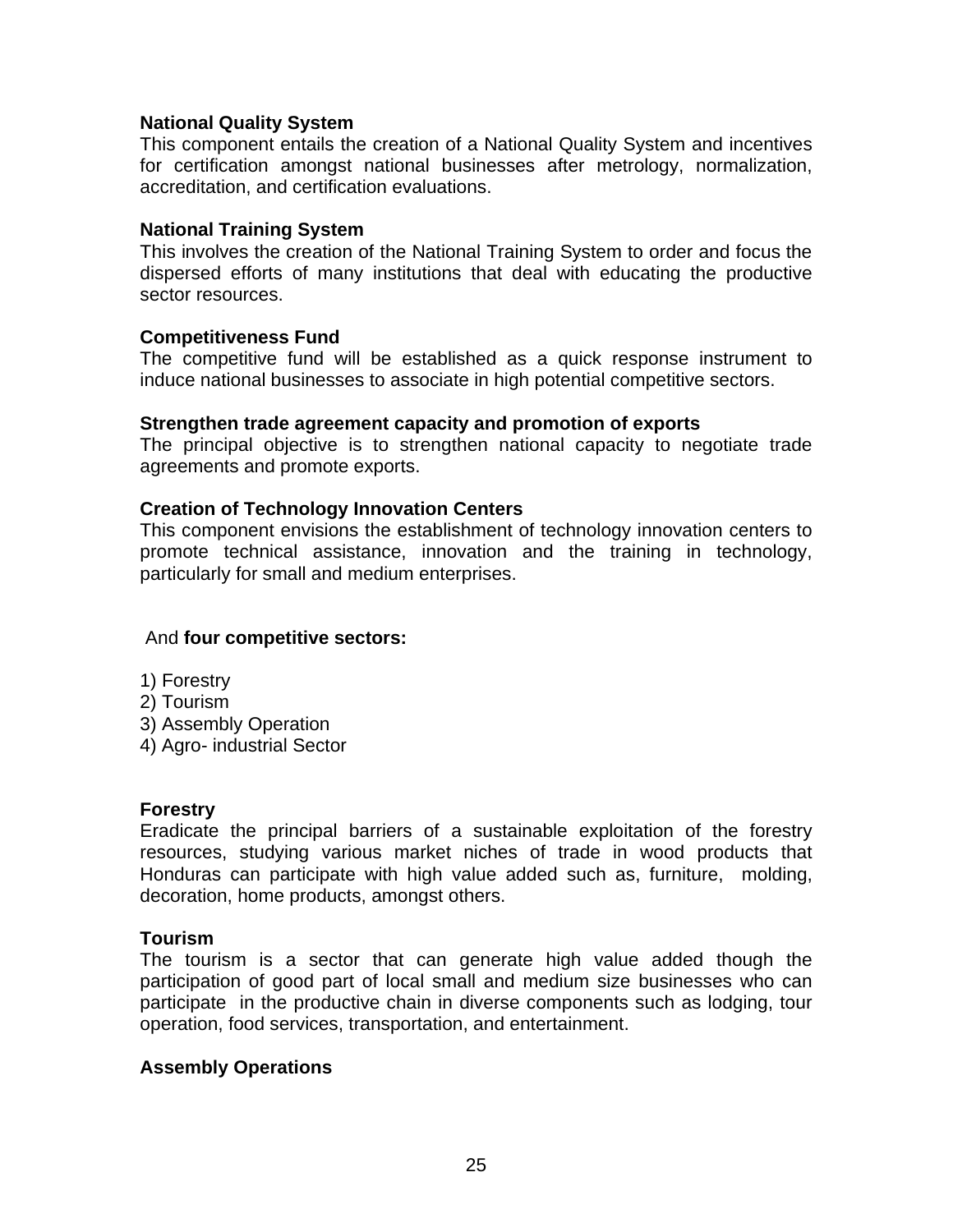The NCP will contribute to the growth of the assembly operations (maquila) with training programs, technological innovation and planning of key infrastructure for their future development.

### **Agro-industrial Sector**

The NCP will extend the value chain of the agro-industrial sector, to promote the growth in volume and value added exports.

# *A Rural Development Initiative*

Honduras is suffering from a long-term agricultural crisis. Coffee prices are now so low that over 40 percent of coffee growers are choosing not to harvest this year. Approximately 100,000 small farmers and another 100,000 seasonal pickers are affected, many of whom were also affected by the 2003 summer drought. The crisis has increased migration to urban areas within Honduras, applying more pressure to already limited resources. Retail sales in rural communities are down by an estimated 40 – 60%. Rural families are growing increasingly dependent on remittances (estimated at US\$700 million annually). The agriculture crisis has increased bank default rates, leading to costly government bailouts. In 2001, the crop losses caused by drought and Hurricane Michelle, the fall in international coffee and palm oil prices, and the downturn in the world economy contributed to the further weakening of the Honduran economy.

Rural poverty is perhaps the most critical problems facing Honduras today and represents the greatest development challenge facing the Government. Currently 75 percent of rural households fall below the poverty line. This involves roughly 270,000 families or a total population of two million citizens. Illiteracy is very high (42%), while access to adequate healthcare, education and other basic government services is extremely limited. The lack of alternatives for this segment of the population has led to greater levels of urban migration where employment prospects are only slightly better.

The agriculture sector is Honduras's largest employer and is estimated to account for approximately 40 percent of its work force and is the source of employment for 75 percent of the rural population. Hourly wages for agricultural workers are half as much as the average hourly wage for all employment activities in Honduras and are the lowest wages received in Central America. A major problem remains to be the low economic value of farm enterprise activity which is due to many factors including problems of scale (three/fourths of the producers operate farms of less than 5 hectares), access to capital and technology (less than 10 percent of the arable land is irrigated), and little or no possibility of producing anything other than basic grains and other low value traditional crops.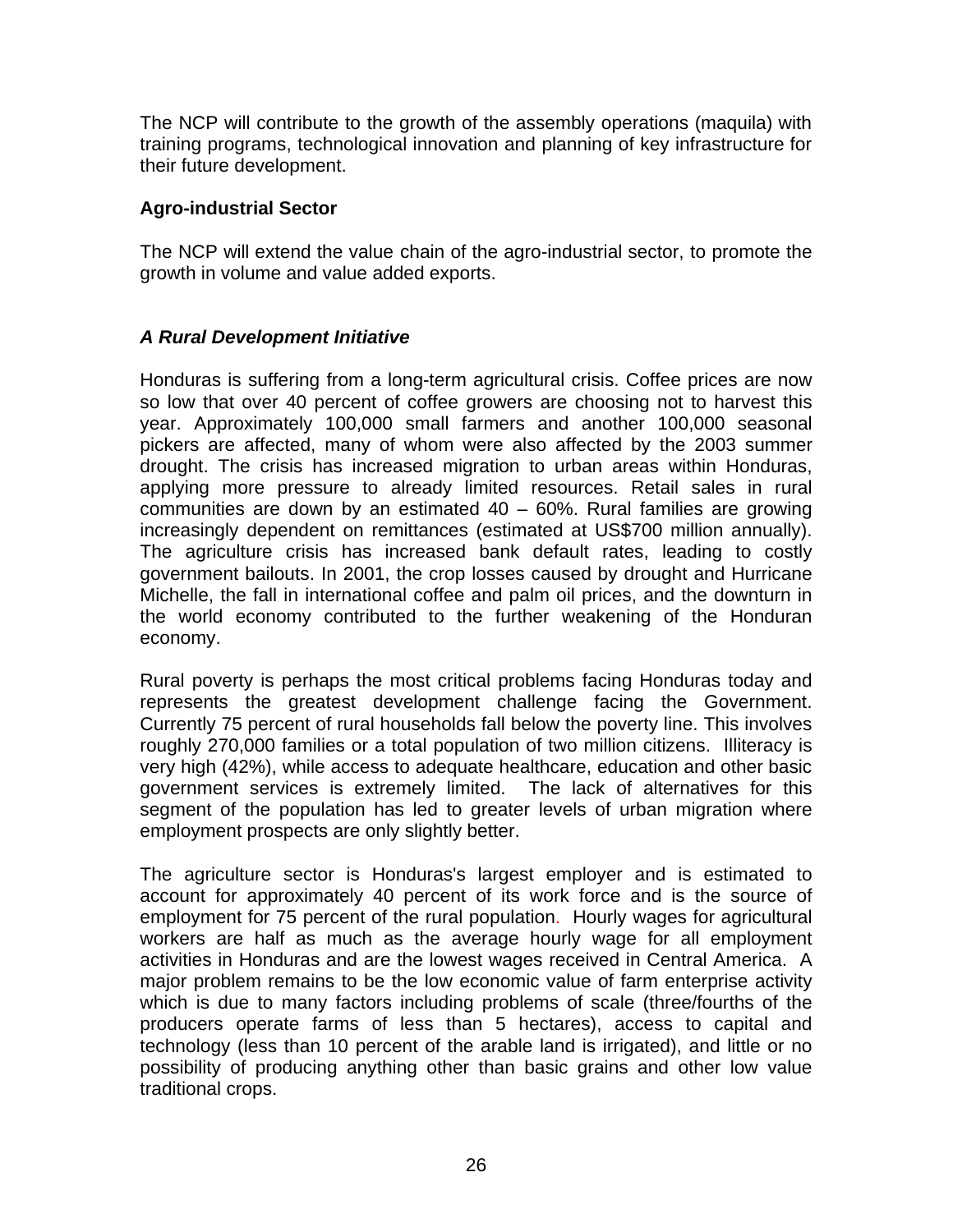Contributing to this problem are the natural disasters and weather phenomena that have plagued the country over the last few years (Hurricane Mitch, el Niño, la Niña). This situation has been further aggravated by unusually low prices for both traditional crops (over 40 percent of coffee growers are choosing not to harvest this year due to the low prices; palm oil prices have also declined substantially) and non-traditional crops (shrimp prices have seen a decline almost equal to that of coffee). An estimated 100,000 small farmers and another 100,000 seasonal workers are affected by the coffee crisis alone.

### *A Rural Development Program*

The resources required to bring about significant improvements in rural Honduras are enormous, and while the international donor community has come to Honduras' aid during times of crisis (particularly in the aftermath of Hurricane Mitch), a consistent, adequately funded long term strategy and program must be developed to bring about permanent improvements. The country's Rural Development Strategy is a major step in this process, and is described in further detail below.

#### *Increased Productivity and Market Links*

Rural development is the main component of Honduras' Rural Development Strategy, developed with donor support. The Rural Development Strategy recognizes that the country must diversify its agricultural production, increase productivity and create linkages between agricultural production in rural areas and higher value processing and marketing enterprises in urban centers.

Several programs are being implemented in this area by the Government and by the international donor community. These efforts are focused on increasing rural income and employment through improvements in rural productivity and better access to market information. Programs focus on a variety of aspects including technology transfer, crop research and identification of diversification efforts, increased access to capital, new and improved market links, etc. While preliminary work in this area has been promising, considerable additional resources are necessary to make an impact of the magnitude that is needed in Honduras.

#### *Assistance to Rural Microenterprises*

Assistance to increase productivity and improve market access is important, although it is relatively expensive and would most likely benefit only a cross section of the rural population. Consequently, other strategies are needed to reach greater segments of this population. One proven, cost effective strategy involves supporting micro enterprise activity in rural areas, primarily through improved access to financial services. Through an extensive NGO network of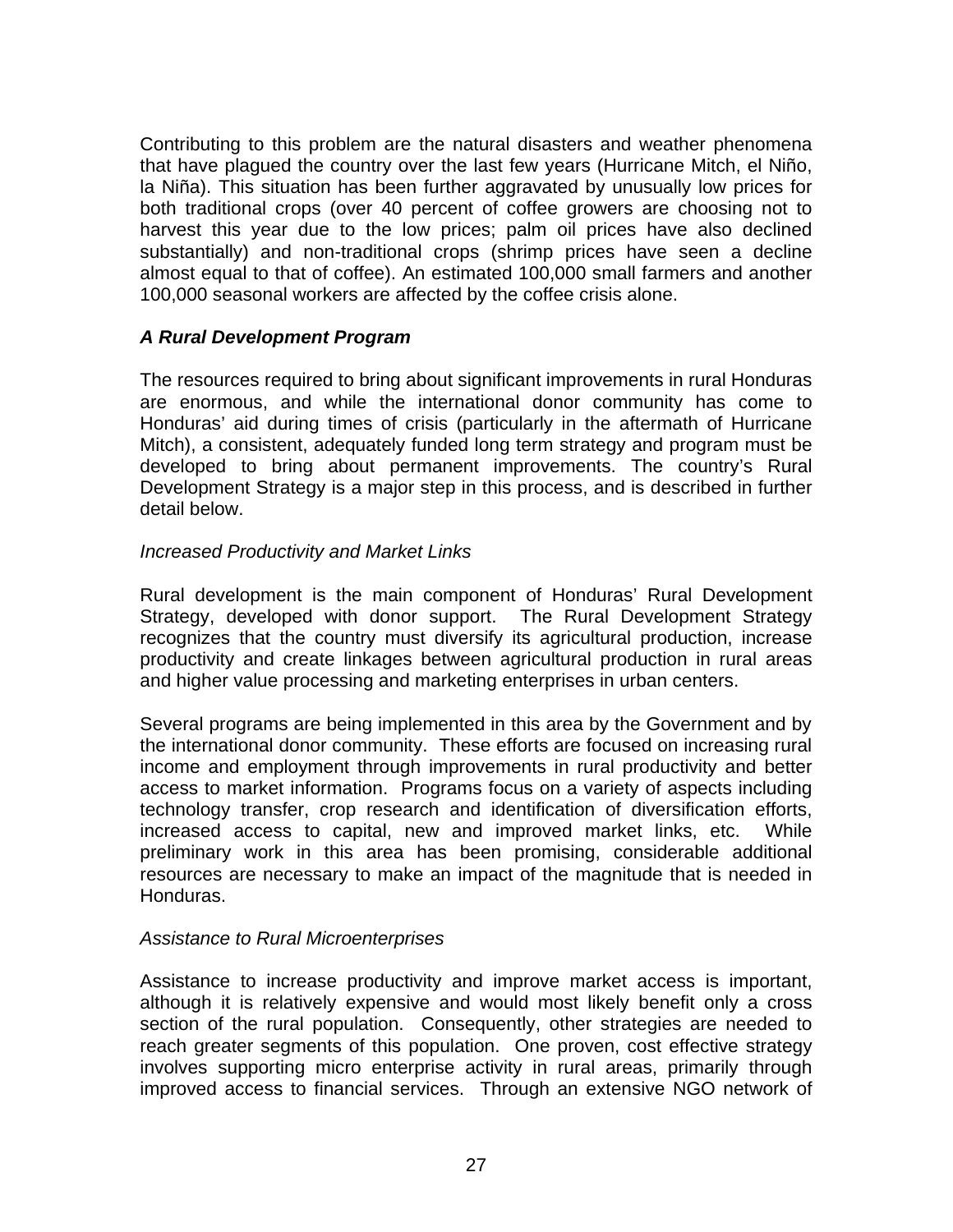micro finance institutions, Honduras has made major inroads in this area. However, additional (and more accessible) resources are required to increase loan funds in rural areas in addition to specialized technical assistance to develop savings and loan products that are geared to the special needs of the rural population.

Most rural households in Honduras survive on a combination of small farming activities and other off-farm sources of income – in many cases some sort of micro enterprise activity. Traditional micro enterprise credit products developed for urban areas are not appropriate for this type of rural lending. However, some pilot projects in new credit products (developed by NGOs), focused on rural areas, have shown promising results. Additional support in this area is required if this type of activity is to be expanded and made available to a greater segment of the population.

### *Improvements in Rural Health, Education, Security and Infrastructure*

The Rural Development Program will include programs to address health, education, security, infrastructure and other requirements of the country in general. However, the initiative must also specifically address the needs of the rural sector where these needs are most acute. As a result, these themes are not developed here in greater detail, but they are mentioned to highlight the fact that rural development in Honduras will require a large, sustained initiative that cuts across all aspects of development.

# *INDUSTRIAL MODERNIZATION PROGRAM*

The Agenda basically answers two main issues: the first has to do with the guidelines established by the Central American Alliance for Sustainable Development and the second, with a medium and long-term vision shared by the public as well as the private sectors concerning the industrial modernization needed in Central America.

This shared vision constitutes a historical marker in the region and implies the drawing up of the documents and the guiding principals, objectives, and programs of action needed for the success of industrial modernization. Likewise, the strategy set forth in the Agenda will contribute to establishing industrial conglomerates at a regional level, a mechanism which makes it possible to use the Central American Common Market as a platform to reach the highest levels of competition, while facing the challenges of economic globalization and the world trade trends.

The Agenda groups the challenges that modernization imposes on companies into four areas. According to the document, the obstacles to industrial modernization are weak organization and lack of institutional capacity due to the absence or obsolescence of the competitive support services and infrastructure;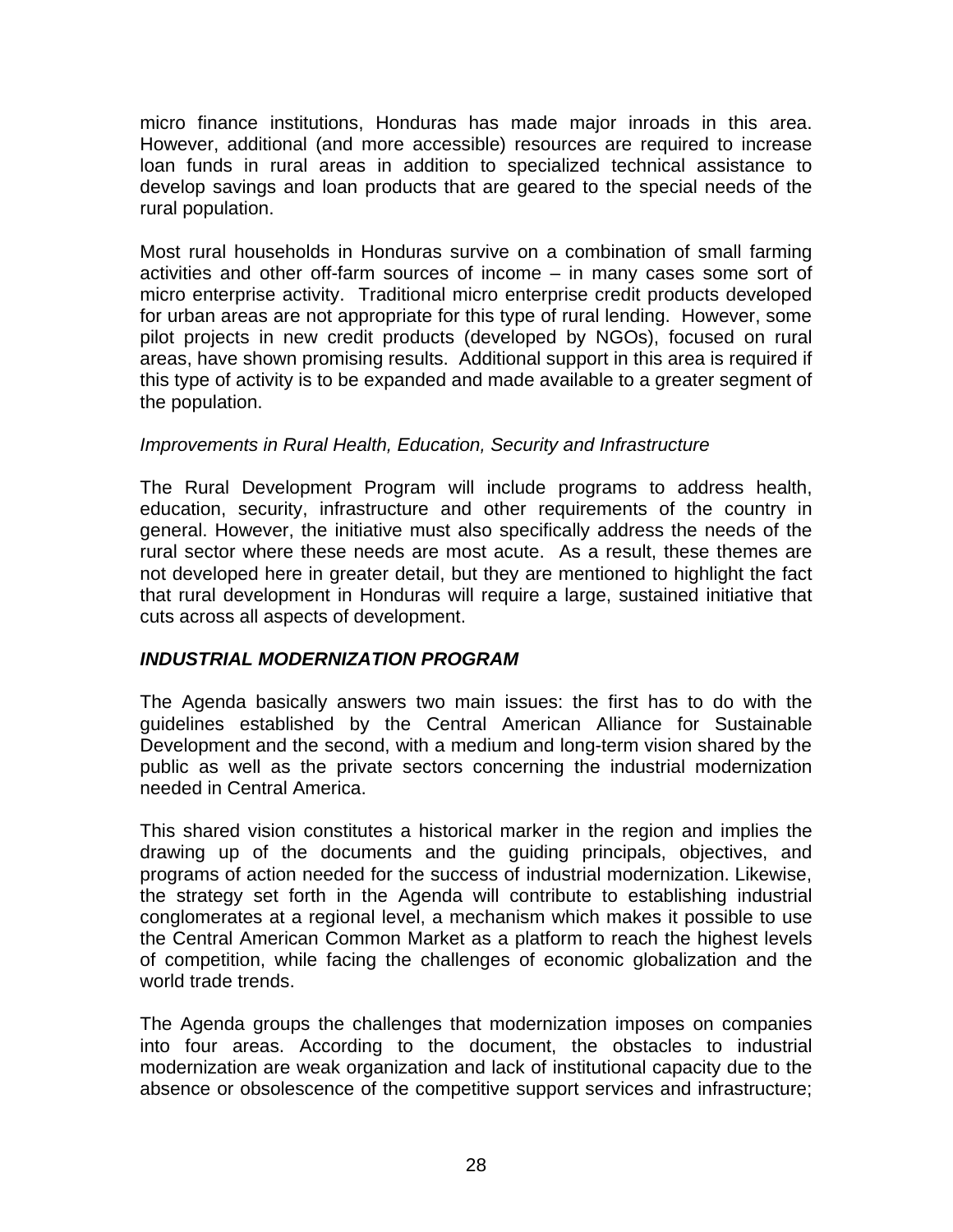and finally, a weak representation of the very fabric of productivity and management.

In order to achieve the modernization of the region´s manufacturing industry, it is evident that the companies require an economic environment favorable to production type investments. The program therefore, is committed to changing those environmental elements necessary for modernizing the Central American companies.

## *CENTRAL AMERICA INDUSTRIAL MODERNIZATION PROGRAM*

The Industrial Modernization Program constitutes a joint effort and shared vision of SIECA, BCIE and FECAICA about the imperative necessity of reinforcing and strengthening the consolidation of a productive, strong and competitive industrial sector in the context of open economies.

 The Industrial Modernization Program is funded on the criteria stated in the document: "Central America: Agenda for the Industrial Modernization" which encountered support in the private sector and was approved by the Board of Ministers Responsible for the Economical Integration and Regional Development, through Decree No. 30-96 (COMRIEDRE IV), dated May 1996 and which includes the guidelines for an industrial modernization project in Central America.

The Board of Ministers Responsible for the Economical Integration issued its Decree No. 65-2000 (COMIECO XV), which reiterates "their interest for the implementation of the Industrial Modernization Program in Central America. This program should be submitted by the Central American Regional Technical Cooperation Consultative Group at the meeting held in Spain next January 2001, with the purpose to obtain the financial cooperation required to implement the program".

This program was elaborated with the purpose to apply for the international cooperation through the Central American Regional Technical Cooperation Consultative Group, created by the Inter-American Development Bank (IADB). Total projects implementation requires approximately US\$ 39.4 million.

#### *Program Organization Structure*

International cooperation will be channeled through an ad hoc structure of regional counterparts formed by the Secretary of Central America Economical Integration – SIECA-, the Central America Chambers Federation and Industrial Associations –FECAICA- and the Central America Bank for Economical Integration – BCIE-.

MODULE 1: Coordination, Policies, Strategies and Institutions.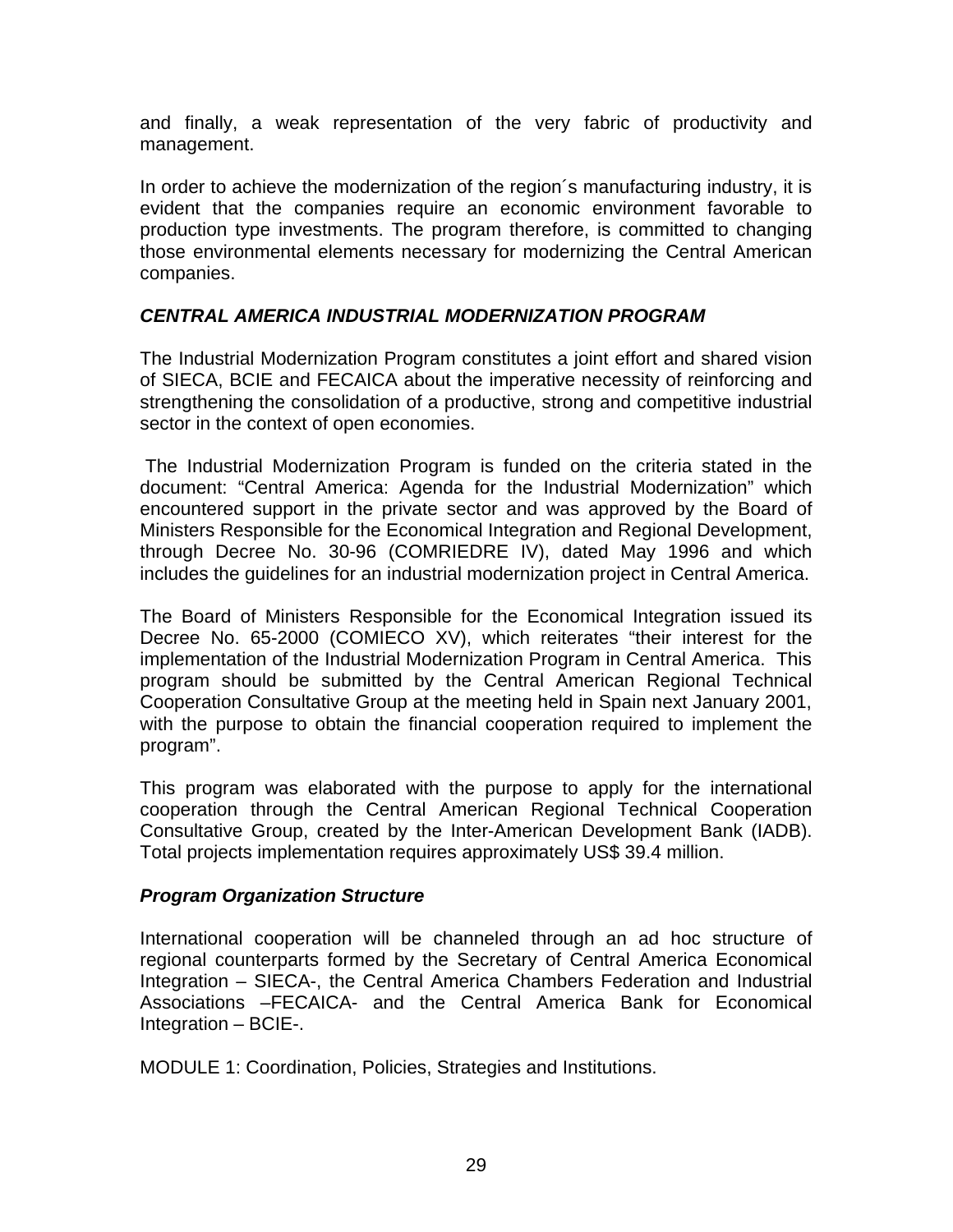This model has two basic objectives. The first is to support the making of economic policy decisions for greater industrial modernization, and the second is, to support the strengthening of the public and private sectors for the implementation of those policies.

Projects:

- Creation of a project Implemention Unit
- Policies designed to support Industrial Modernization
- Policies designed for Technological Modernization
- Policies designed for Legal Framework and Investment Promotion
- Information Technology for Industrial Modernization

MODULE 2: Financing for the Industrial Modernization

This module seeks to generate the needed resources to fund industrial modernization which will allow the improvement of the capacity and efficiency of resource allocation through the strengthening of market information. This implies the creation of a capital seed fund for industrial modernization and a promotional program for investment.

Projects:

- Creation of a Fund for Industrial Modernization ( reserve funds, environmental management , export insurance, venture capital)
- Investment Promotion Program

MODULE 3: Productivity and Competitiveness

This module will support the basis for sustained development of competitive advantages through the supportive structure to industrial modernization as well as to provide support services for competitiveness in state and private sector. Through its development, it seeks to promote the conditions that will harmonize and coordinate the National Quality Systems of the Central Americans countries, for the purpose of improving the competitiveness of the industrial sector in the regional as well as the international market.

Projects:

• Identify the policies and regulatory framework to facilitate productivity and competitiveness in the industrial sector.

# MODULE 4: Entrepreneurial Articulation

This module will intensify the productive regional articulation at the entrepreneurial level with both state policies and private sector implementation. Entrepreneurial articulation will be achieved through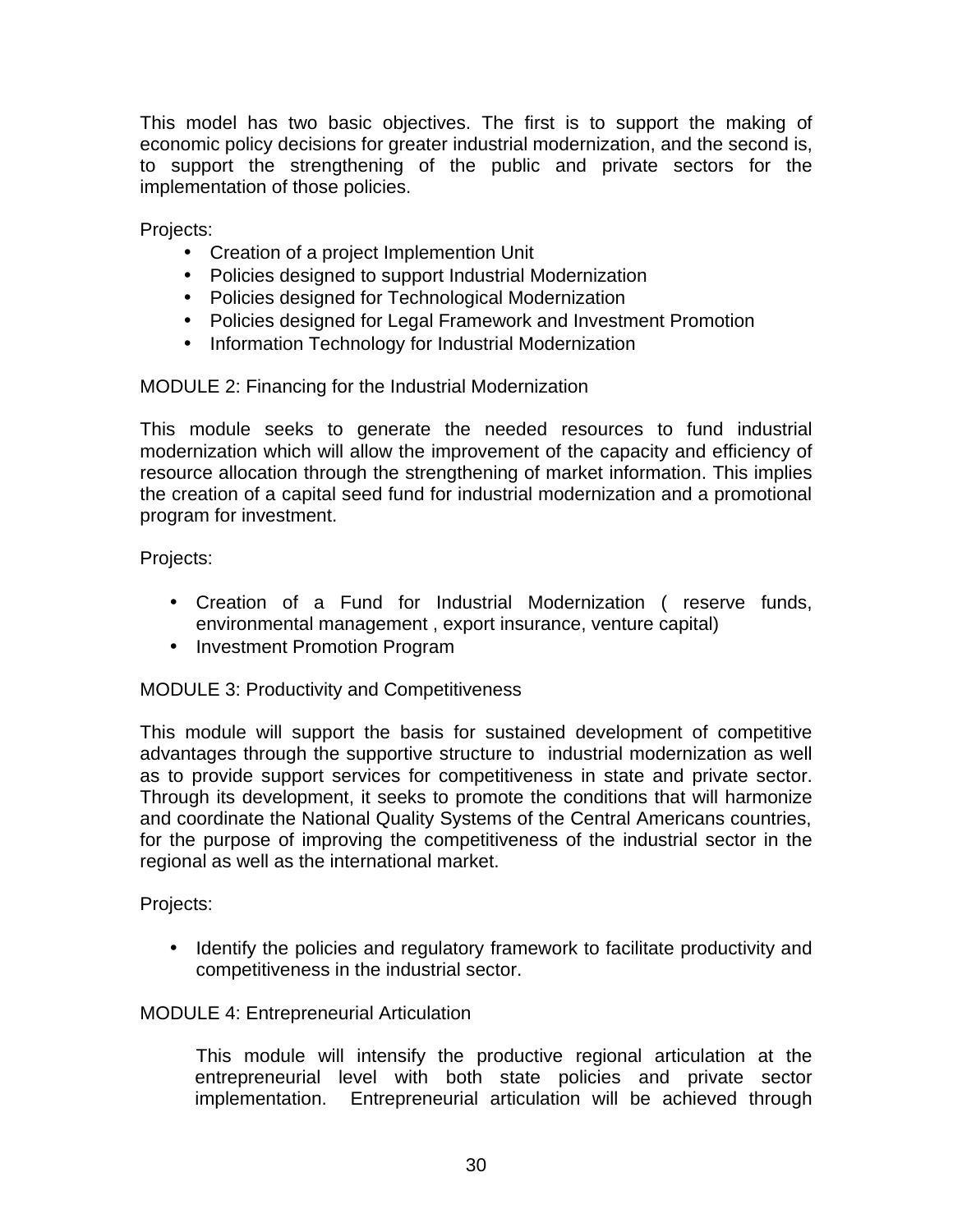implementing specific programs for each productive sector, chain or network to promote the flow of international business, both in and out of the Central American regional.

Projects:

- Entrepreneurial Articulation
- Regional entrepreneurial articulation in the free zones, and
- Flow of business through the promotion/ formation of alliances, develop the suppliers and subcontracts.

### *Specialized Assistance to vulnerable sectors*

The Government of Honduras anticipates that the implementation of a free trade agreement will lead to the displacement of some firms within certain sectors of the domestic economy. Possible reasons for this displacement could include a lack of access to appropriate technology, economies of scale, and access to raw materials and other inputs at competitive prices. Special attention must be focused on these sectors in order to minimize the negative impacts that such a displacement could have on the overall transition process.

In some cases, companies adversely affected might be able to improve their competitive standing enough to be able to compete; while in other cases, even with specialized technical assistance and training, they might not be able to survive. For this reason, special programs within the trade promotion initiative must be established to focus exclusively on providing technical assistance and training to the most adversely affected sectors. The establishment of such a program is of the highest priority for the Government.

#### *The Poverty Reduction Strategy* www.imf.org/external/NP/prsp/2000/hnd/01/

The Poverty Reduction Strategy Paper (2001-2015) was developed within a broad framework of participation of Honduran civil society, achieving in this way a sense of ownership that is instrumental to its long-term sustainability. This participatory process took place between January 2000 and May 2001, with the direct participation of some 3,500 representatives from civil-society organizations. In many cases, participants brought with them mandates based on grassroots consultations carried out by their organizations with their members.

The strategy is based upon five major guidelines:

- a) prioritize actions that tend to reduce poverty in a sustainable manner;
- b) prioritize actions that favor the least developed groups and areas of the country :
- c) strengthen civil-society participation and decentralization;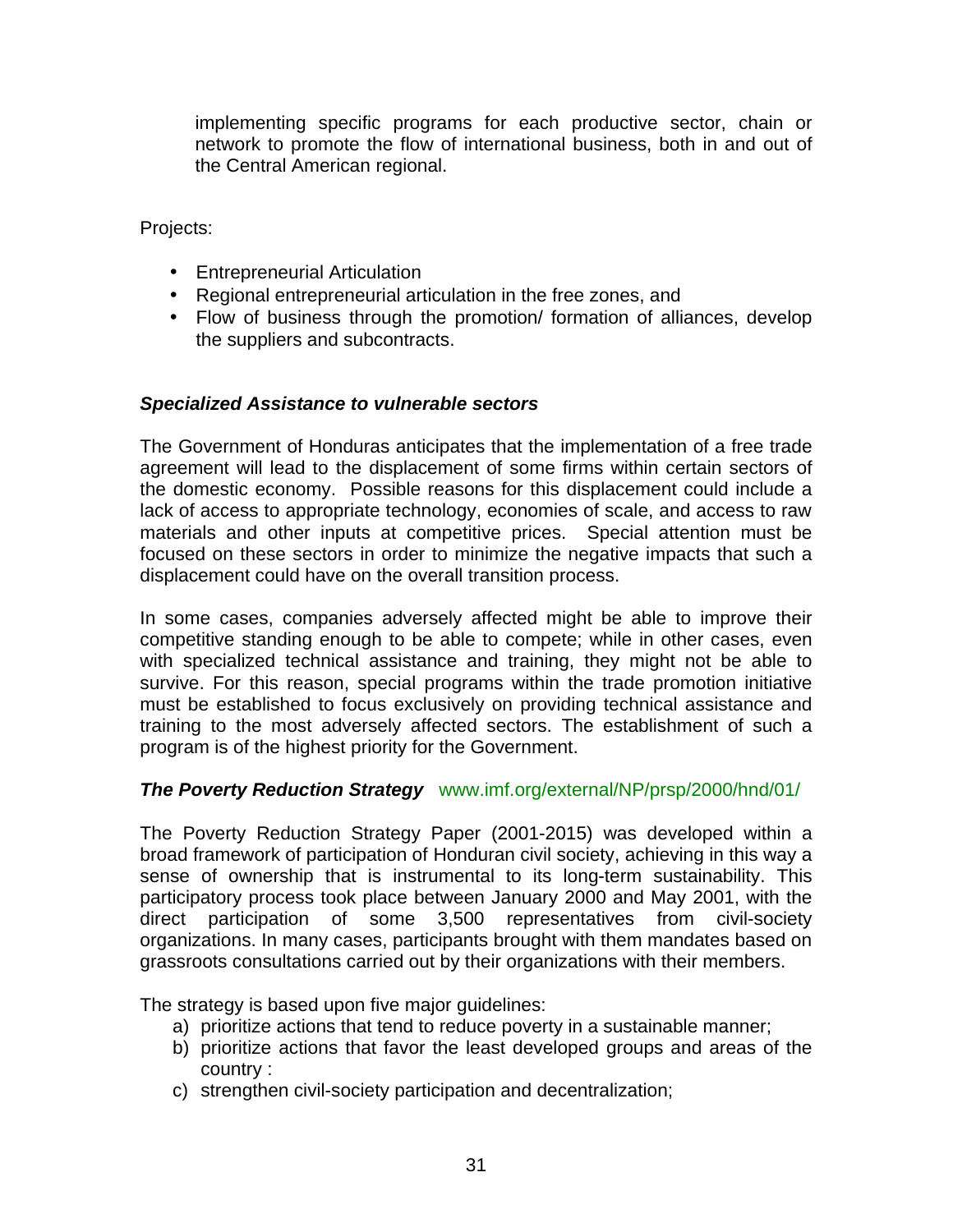- d) strengthen governance and participatory democracy;
- e) reduce environmental vulnerability and its impact on poverty

Likewise, the development of the various policy measures, programs and projects are based on the following six strategic areas:

- a) accelerating equitable and sustainable economic growth;
- b) reducing poverty in rural areas
- c) reducing urban poverty
- d) investing in human capital
- e) strengthening social protection for specific groups; and
- f) guaranteeing the sustainability of the strategy

In order to **accelerate equitable and sustainable economic** growth to levels consistent with the poverty reduction targets, a stable macroeconomic framework will be sought. This framework should contribute to greater sustainable public investment in programs and projects directed to poverty reduction, and generate confidence and certainty for private investment. Achieving this framework will require fiscal stability, consistent with favorable interest rates for investment and inflation rates no higher than one digit, and at the same time permitting greater social investment; a monetary and exchange-rate policy that also supports these objectives; a strengthening of the financial system; and an external sector achieving equilibrium through competitiveness in the world economy.

The objectives in this area are to increase private investment and improve its level of efficiency and equity as a basis for increasing employment opportunities, as well as to improve product quality, lower costs and simplify the procedures to establish of new enterprises; create conditions that improve the quality of employment; promote greater participation of private capital in the provision of public services; correct problems of property and investment insecurity; and enact the Law for Promotion and Protection of Competition. Other objectives are to improve competitive access to international markets of national products, and to develop sectors with high productive potential (agribusiness, forest products, light assembly, and tourism), without neglecting support to other economic sectors.

| <b>AREA AND PROJECTS</b>                                      | <b>PRIORITY</b> |
|---------------------------------------------------------------|-----------------|
| NATIONAL COMPETITIVENESS INITIATIVE                           |                 |
| Improving the investment climate<br>Productive infrastructure |                 |